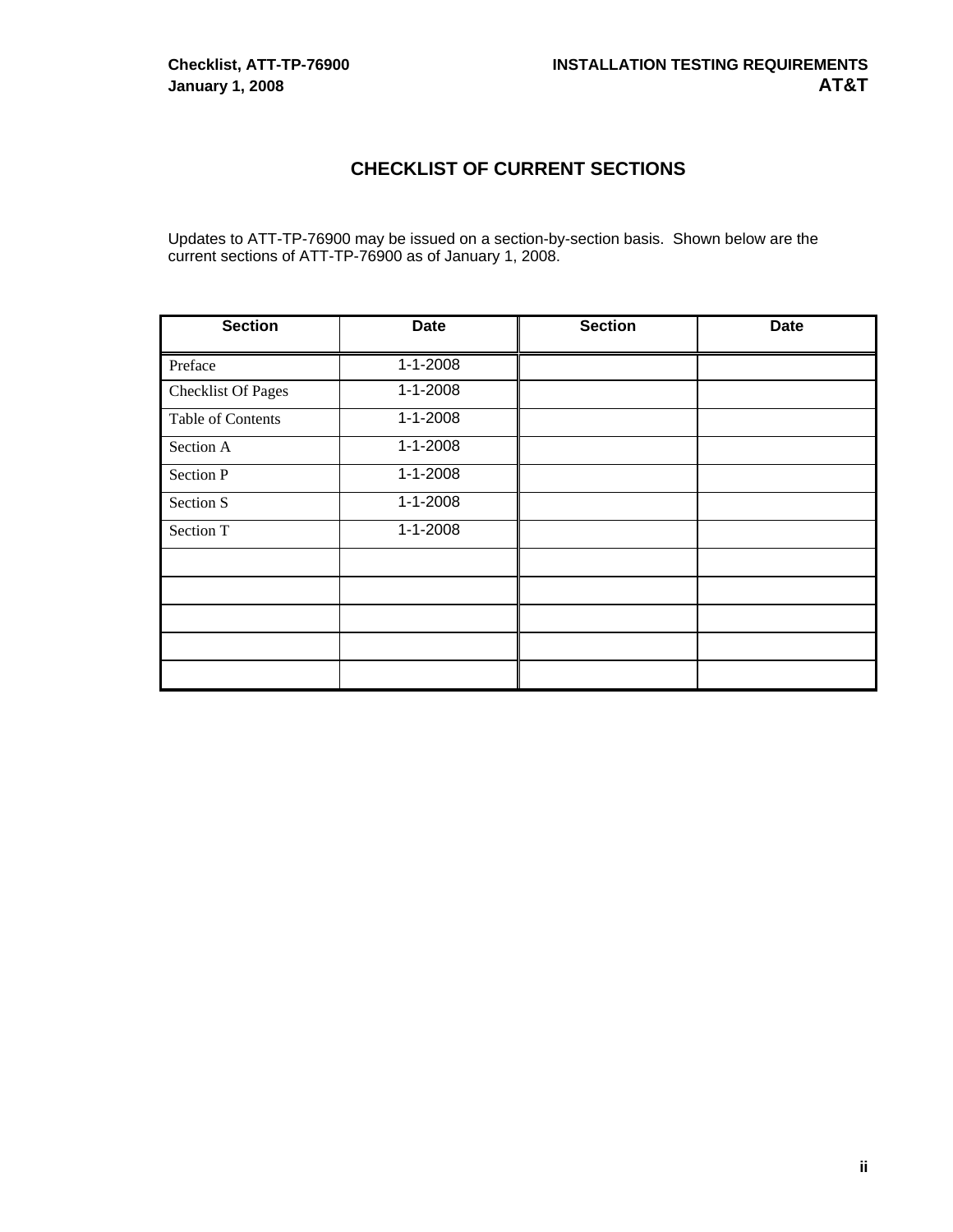# **TABLE OF CONTENTS**

# **CONTENTS**

 $\ddot{\phantom{a}}$ 

# **PAGE**

| 1.1.<br>1.2. |                                                                                                                 |  |
|--------------|-----------------------------------------------------------------------------------------------------------------|--|
| 2.           |                                                                                                                 |  |
|              |                                                                                                                 |  |
|              | the contract of the contract of the contract of the contract of the contract of the contract of the contract of |  |

| 1.1.           |  |
|----------------|--|
| 1.2.           |  |
| 2.             |  |
| 2.1.           |  |
| 2.2.           |  |
| 3 <sub>l</sub> |  |
| 3.1.           |  |
| 3.2.           |  |
| 3.3.           |  |
| $\mathbf{4}$ . |  |
| 4.1.           |  |
| 5 <sub>1</sub> |  |
| 5.1.           |  |
| 6.             |  |
| 6.1.           |  |
| 7 <sub>1</sub> |  |
| 7.1.           |  |
| 7.2.           |  |
| 8.             |  |
| 8.1.           |  |
| 9.             |  |
| 9.1.           |  |
|                |  |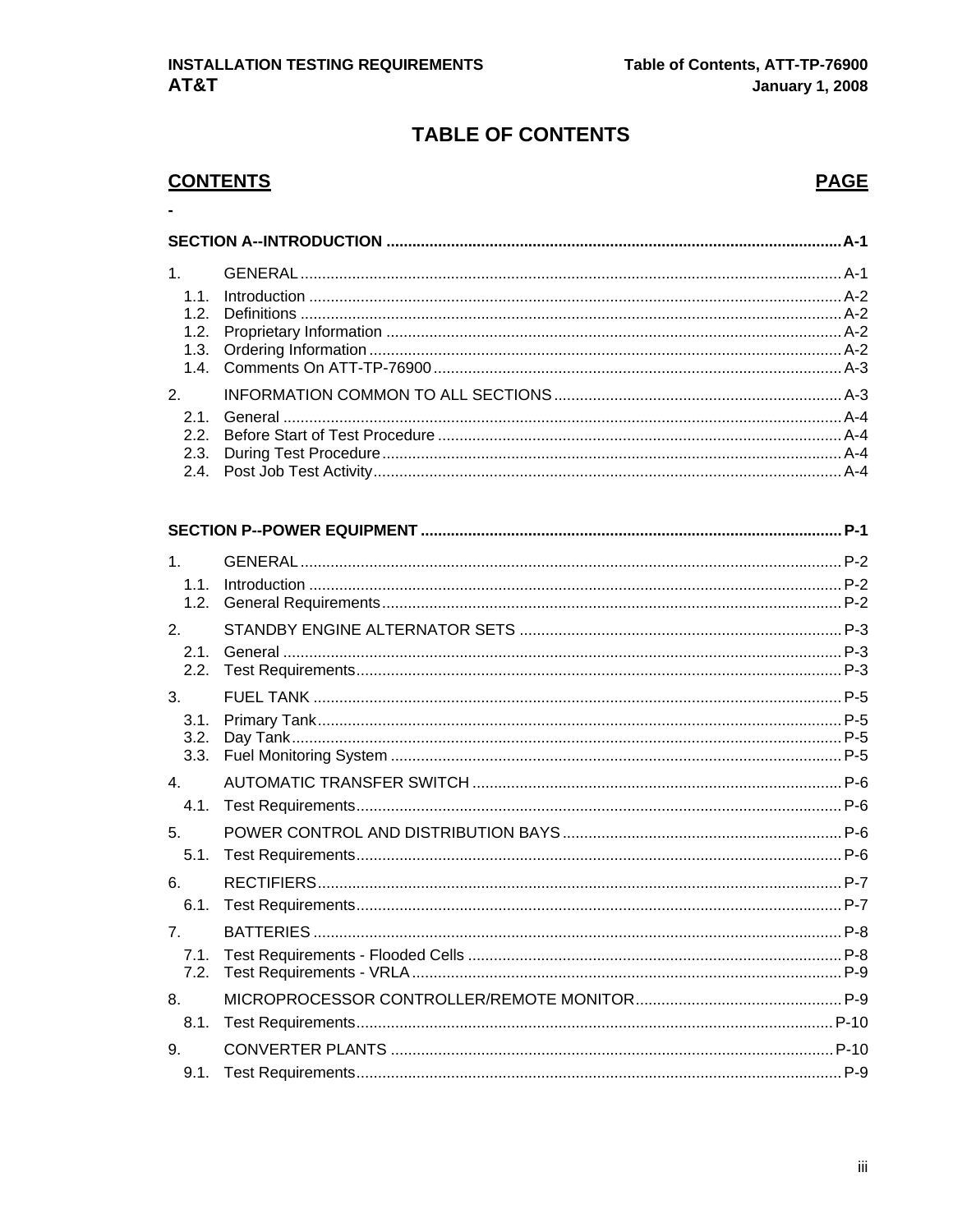#### **INSTALLATION TESTING REQUIREMENTS** AT&T

#### Table of Contents, ATT-TP-76900 **January 1, 2008**

| 10 <sub>1</sub> |                                                                                         |  |
|-----------------|-----------------------------------------------------------------------------------------|--|
|                 |                                                                                         |  |
| 11.             |                                                                                         |  |
|                 |                                                                                         |  |
|                 |                                                                                         |  |
|                 |                                                                                         |  |
|                 |                                                                                         |  |
|                 |                                                                                         |  |
|                 |                                                                                         |  |
|                 |                                                                                         |  |
| 12 <sub>1</sub> |                                                                                         |  |
|                 |                                                                                         |  |
|                 |                                                                                         |  |
| 12.3.           |                                                                                         |  |
|                 |                                                                                         |  |
|                 |                                                                                         |  |
|                 |                                                                                         |  |
|                 |                                                                                         |  |
|                 |                                                                                         |  |
|                 |                                                                                         |  |
|                 | 12.10. Standby AC Power Test with Emergency Alternator (Power Failure Simulation)  P-17 |  |
|                 |                                                                                         |  |
|                 |                                                                                         |  |

#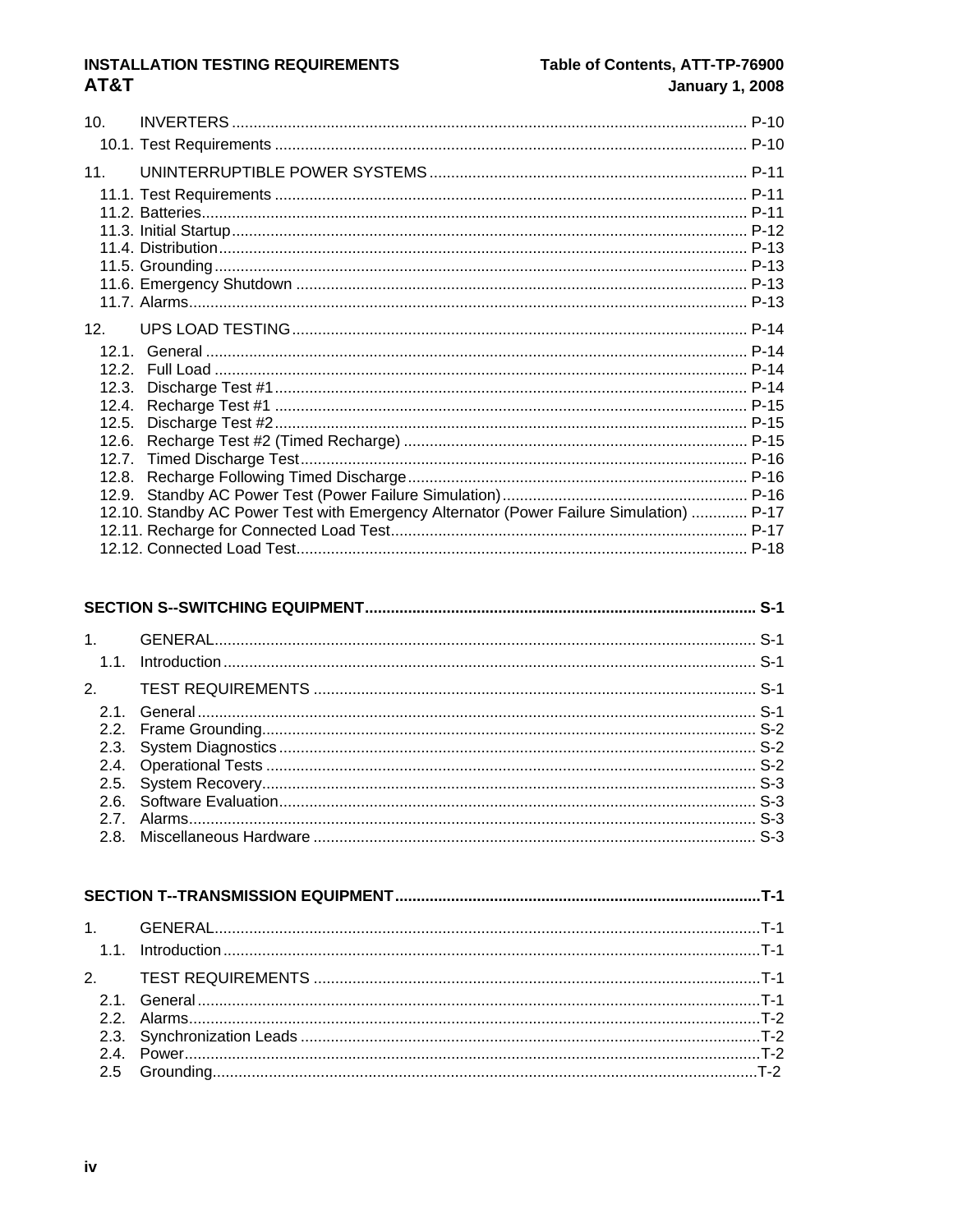#### **INSTALLATION TESTING REQUIREMENTS** AT&T

#### Table of Contents, ATT-TP-76900 **January 1, 2008**

[END OF SECTION]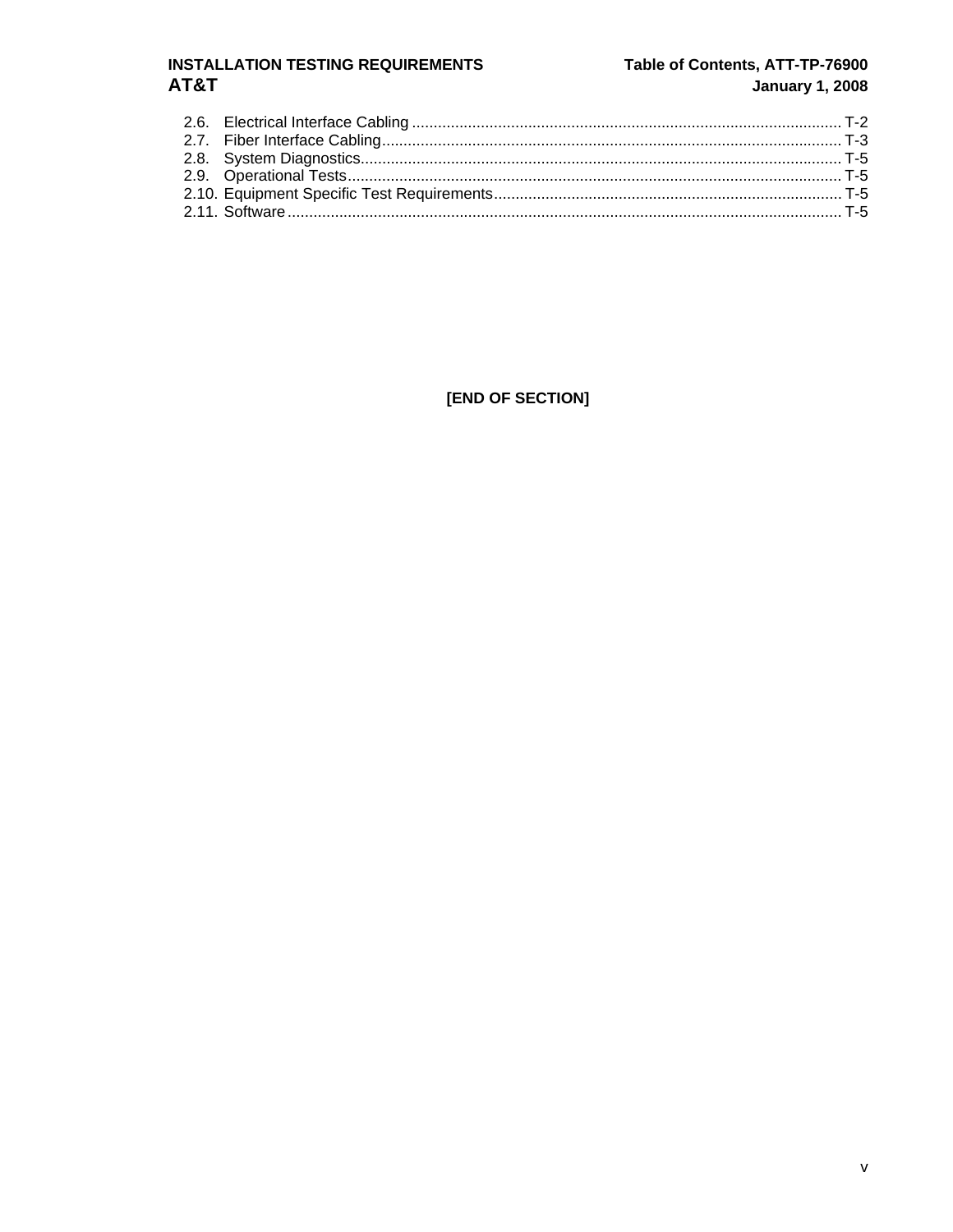# **AT&T TECHNICAL PUBLICATION**

# **NOTICE**

This Technical Publication is published by the AT&T as a guide for the designers and manufacturers of central office equipment, including the providing of engineering and installation services relating to AT&T's communications systems or equipment. It is not intended to provide complete design specifications or parameters nor the assurance of the quality of performance of such equipment.

AT&T reserves the right to revise this Technical Publication for any reason, including, but not limited to, conformity with criteria or standards promulgated by governmental or regulatory agencies; utilization of advances in the state of the technical arts; or to reflect changes in the design of equipment techniques or services described or referred to herein.

The techniques or equipment characteristics disclosed herein may be covered by patents of AT&T or others. No license expressed or implied is hereby granted. This document is not to be construed as a suggestion to any manufacturer to modify or change any of its products, nor does this document represent any commitment by AT&T or affiliates thereof to purchase any products whether or not it provides the described characteristics.

In performing services hereunder, the Installation Supplier agrees to limit its activities to those necessary and essential to performing such services, to not interfere with or misuse any non-AT&T equipment or facilities on or adjacent to AT&T's facilities, to refrain from in any manner accessing customer lines to which customer has access and to indemnify and hold harmless AT&T for any inappropriate use of material or information.

This document is an unpublished work protected by the United States copyright laws and is proprietary to AT&T Knowledge Ventures. Disclosure, copying, reproduction, merger, translation, modification, enhancement, or use by anyone other than authorized employees or licensees of AT&T companies without the prior written consent of AT&T Knowledge Ventures is prohibited.

Copyright ©2004-2006 by AT&T Knowledge Ventures

All rights reserved.

**[END OF SECTION]**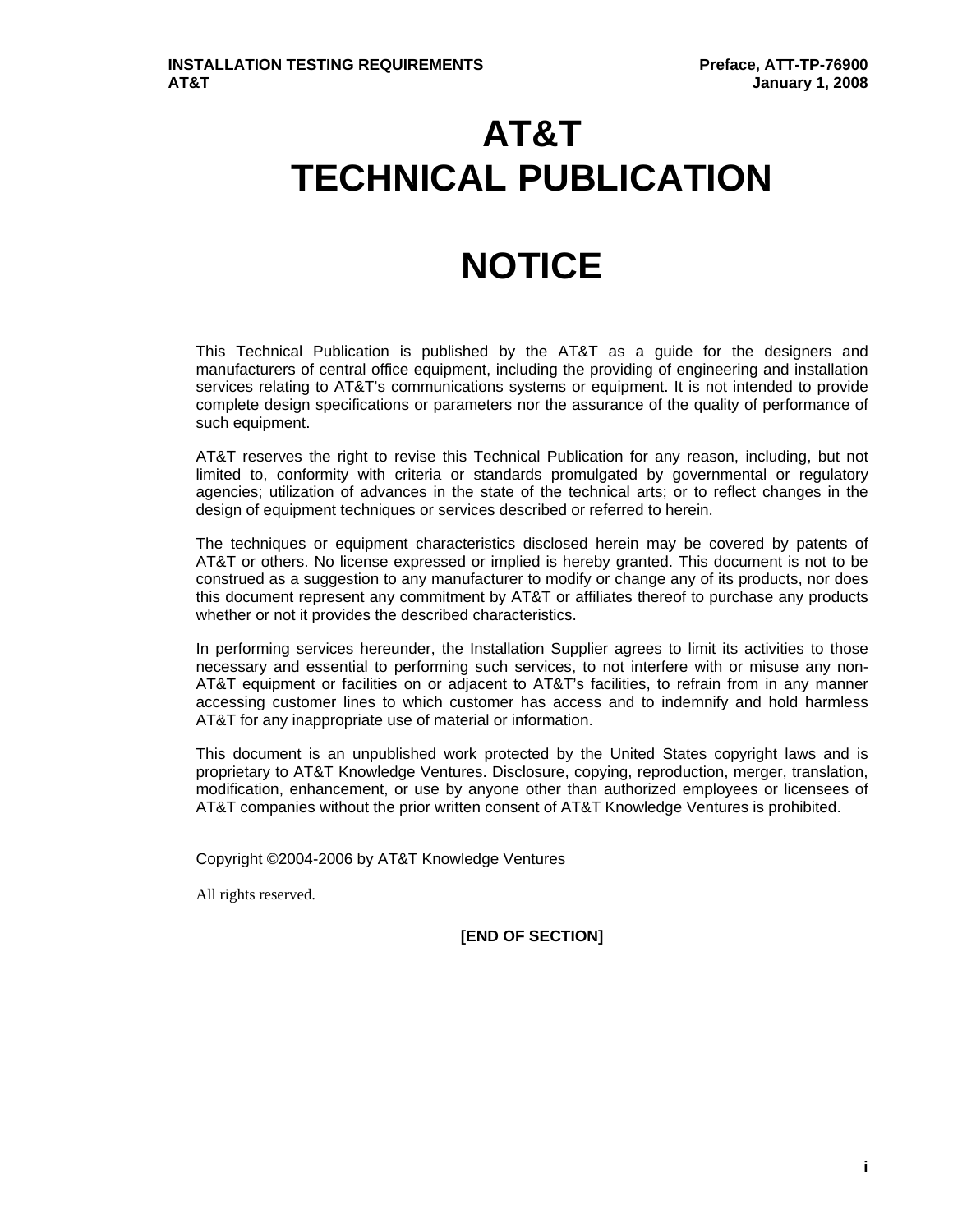# **SECTION A -- INTRODUCTION**

<span id="page-5-0"></span>

#### **TABLE A-1 – SUMMARY OF CHANGES IN SECTION A**

| Change  | Item in1/1/2008 Issue  | Item in this Issue     |
|---------|------------------------|------------------------|
| Revised |                        |                        |
|         | <b>Entire Document</b> | <b>Entire Document</b> |
| Deleted |                        |                        |
|         |                        |                        |
| Added   |                        |                        |
|         |                        |                        |

#### **1. GENERAL**

#### **1.1. Introduction**

- 1.1.1 ATT-TP-76900, AT&T Installation Testing Requirements, provides Installation Suppliers with the necessary testing requirements that shall be performed before turnover of telecommunications equipment to AT&T.
- 1.1.2 Changes in this issue of Section "A" of ATT-TP-76900 are summarized in Table A-1.
- 1.1.3 ATT-TP-76900 applies to installation jobs in Ameritech, Pacific Bell, Nevada Bell, Southern New England Telephone, Southwestern Bell, AT&T, Bellsouth and Cingular.
- 1.1.4 AT&T reserves the right, without prior notice, to revise ATT-TP-76900 for any reason.
- 1.1.5 AT&T assume no responsibility for any costs incurred by a given manufacturer or Supplier in conforming to the requirements of ATT-TP-76900. Further, conformance to all requirements delineated in this document does not constitute a guarantee of acceptance of a given Supplier's product/service for use in AT&T.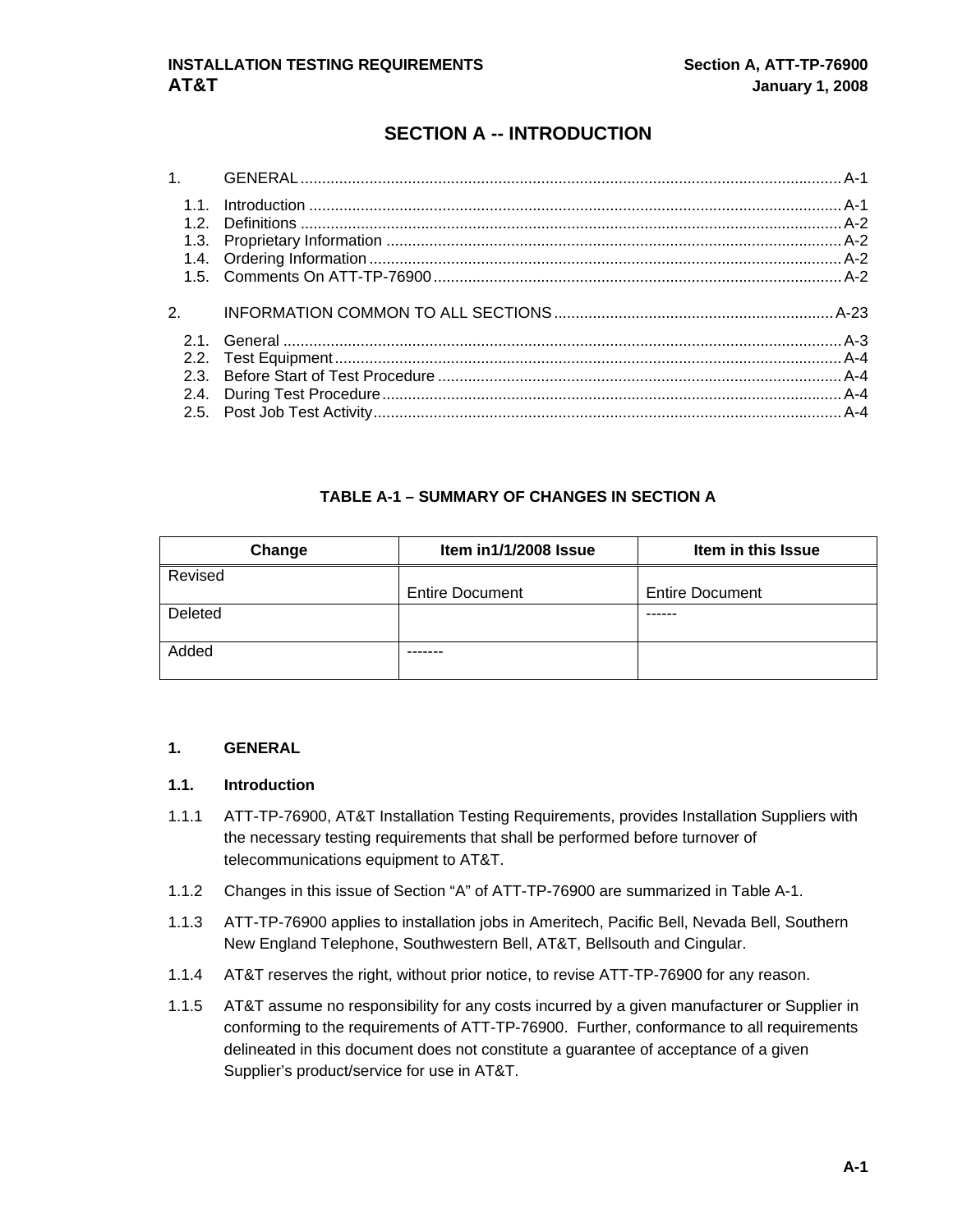#### <span id="page-6-0"></span>**1.2. Definitions**

- 1.2.1 Definitions of certain terms used in ATT-TP-76900 are as follows:
	- a) **Central office** AT&T owned or leased premises where network elements are located.
	- b) **AT&T**  Ameritech, Pacific Bell, Nevada Bell, Southern New England Telephone Southwestern Bell, AT&T, Bellsouth and Cingular.
	- c) **AT&T Representative** the AT&T representative or the AT&T real estate management representative who is directly responsible for the installation in progress and who has overall responsibility for job completion and acceptance.
	- d) **Shall** Something that is mandatory and subject to audit.
	- e) **Should** Something that is recommended.
	- f) **Job Folder**  A standard accordion folder with cover, minimum size 9" X 12", in which job documentation to remain at the site shall be filed. EJF is an electronic way of storing job documentation on equipment installed at the central office location.

#### **1.3. Proprietary Information**

1.3.1 All proprietary documents referenced in ATT-TP-76900 are available through signed nondisclosure agreements or as detailed in current contracts between AT&T and the Installation Supplier.

#### **1.4. Ordering Information**

1.4.1 Internet access is available for downloading electronic copies of ATT-TP-76900 and other AT&T references. Information concerning internet access can be obtained from:

> Vickie Jefferson 111 S 3rd AVE, 1st Floor Madill, OK 73446 [vj6542@att.com](mailto:vj6542@sbc.com)

1.4.2 Non-AT&T publications referenced herein should be obtained from the originator of the publication.

#### **1.5. Comments On ATT-TP-76900**

1.5.1 Comments on ATT-TP-76900 should be submitted in writing to:

Lawrence Lyles Lead Network Engineering Manager Room 22J64, 675 W Peachtree St NW Atlanta, GA 30375 **[ll4546@att.com](mailto:lawrence.lyles@bellsouth.com)**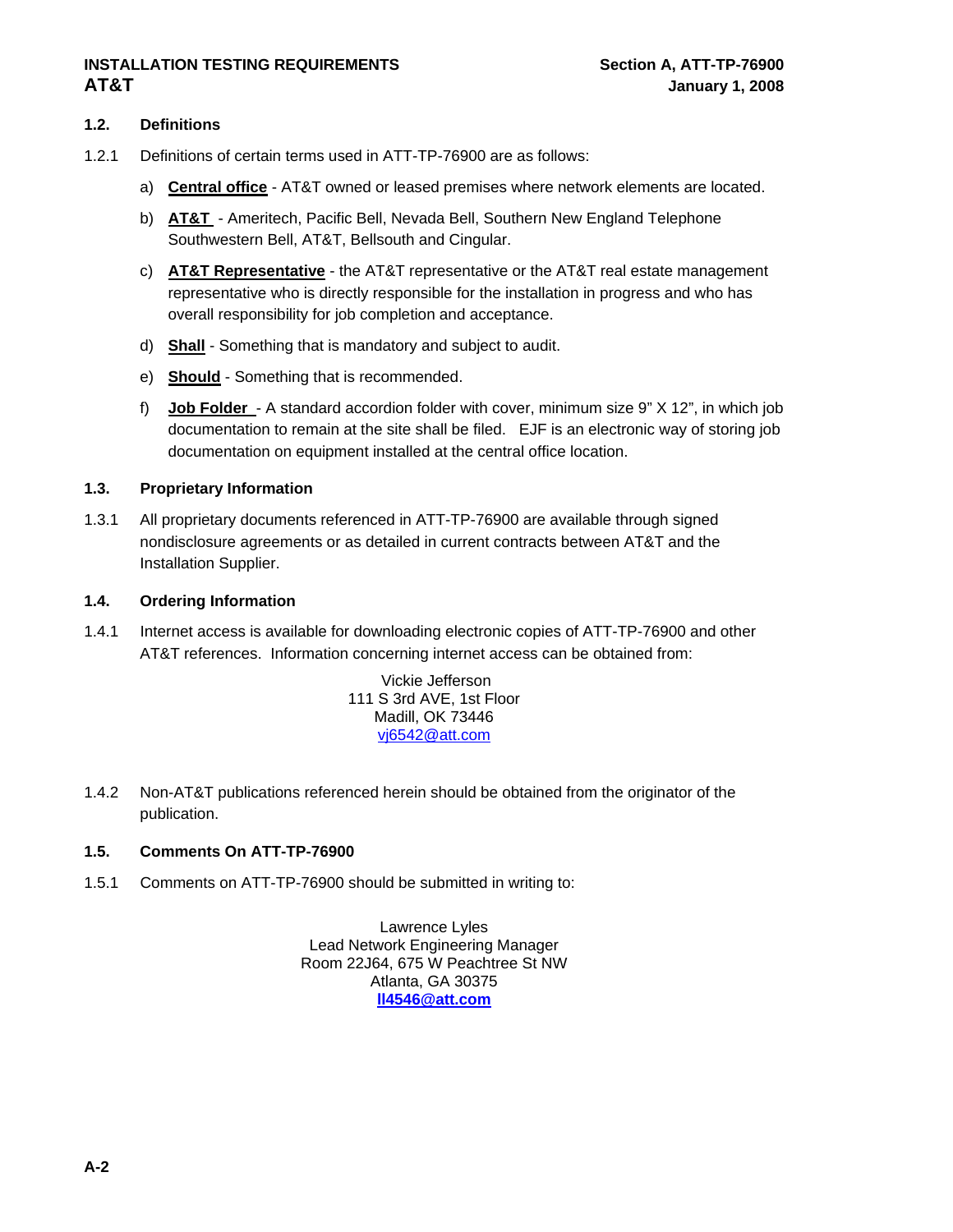#### <span id="page-7-0"></span>**2. INFORMATION COMMON TO ALL SECTIONS**

#### **2.1. General**

- 2.1.1 Common information is consolidated in Section "A" to eliminate repetition and reduce the length of each section. Section A applies to and shall be referenced along with the subsequent technology-specific Sections "P", "S" and 'T".
- 2.1.2 Table A-2 contains a list of AT&T references that may be required to complete certain tests in this document. The latest issue of all references shall be used. The Installation Supplier shall have access to these references during testing of installed equipment.
- 2.1.3 Unless otherwise indicated on the Checklist of Current Sections, ATT-TP-76900 requirements become effective for jobs completing 90 days or more after the section issue date. The Checklist of Current Sections at the front of ATT-TP-76900 indicates the issue date and the effective date of each section. Revisions will be issued on a section-by-section basis. Along with the revised section(s), an updated Checklist of Current Sections will be issued to indicate the current issue date and effective date for each section.
- 2.1.4 Approved departures from ATT-TP-76900 shall be documented in the yellow wallet at the job site.
- 2.1.5 Installation shall be performed in accordance with ATT-TP-76300, AT&T Installation Requirements.
- 2.1.6 ATT-TP-76900 is applicable to all installation activities in the central office environments of AT&T, regardless of who performs the work. This includes AT&T personnel, Competitive Local Exchange Carrier (CLEC) personnel, as well as any contracted Installation Suppliers performing work for AT&T or on behalf of CLECs. For installations at Public Safety Answering Point (PSAP) locations, refer to ATT-TP-76911.
- 2.1.7 The Installation Supplier shall have a current ATT-TP-76900 available at the job site (in paper or electronic form) during testing of installed equipment.
- 2.1.8 The requirements specified herein are the responsibility of the Installation Supplier.
- 2.1.9 AT&T may elect to perform joint testing with the Installation Supplier.
- 2.1.10 Standard alarm sets and testing compliance covenants are found in ATT-801-601-900. It is required that all alarms connected and tested shall be in strict adherence to information contained therein. It is further required that the testing of standard alarm sets for all provisioned equipment be completed prior to job acceptance. All Network Element (NE) alarms tested into NMA/OSS shall be documented on the Test Record (see ATT-TP-76300) and placed in the yellow wallet or EJF. Reference: ATT-801-601-900, Section 3.7.2.
- 2.1.11 Additional site or technology specific testing requirements shall be agreed upon and approved by the AT&T Representative.
- 2.1.12 In addition to the AT&T requirements, the Installation Supplier shall be responsible for adhering to building codes, national and local electrical codes or other ordinances, statutes, rules, or governmental regulations applicable to the job site. Where more than one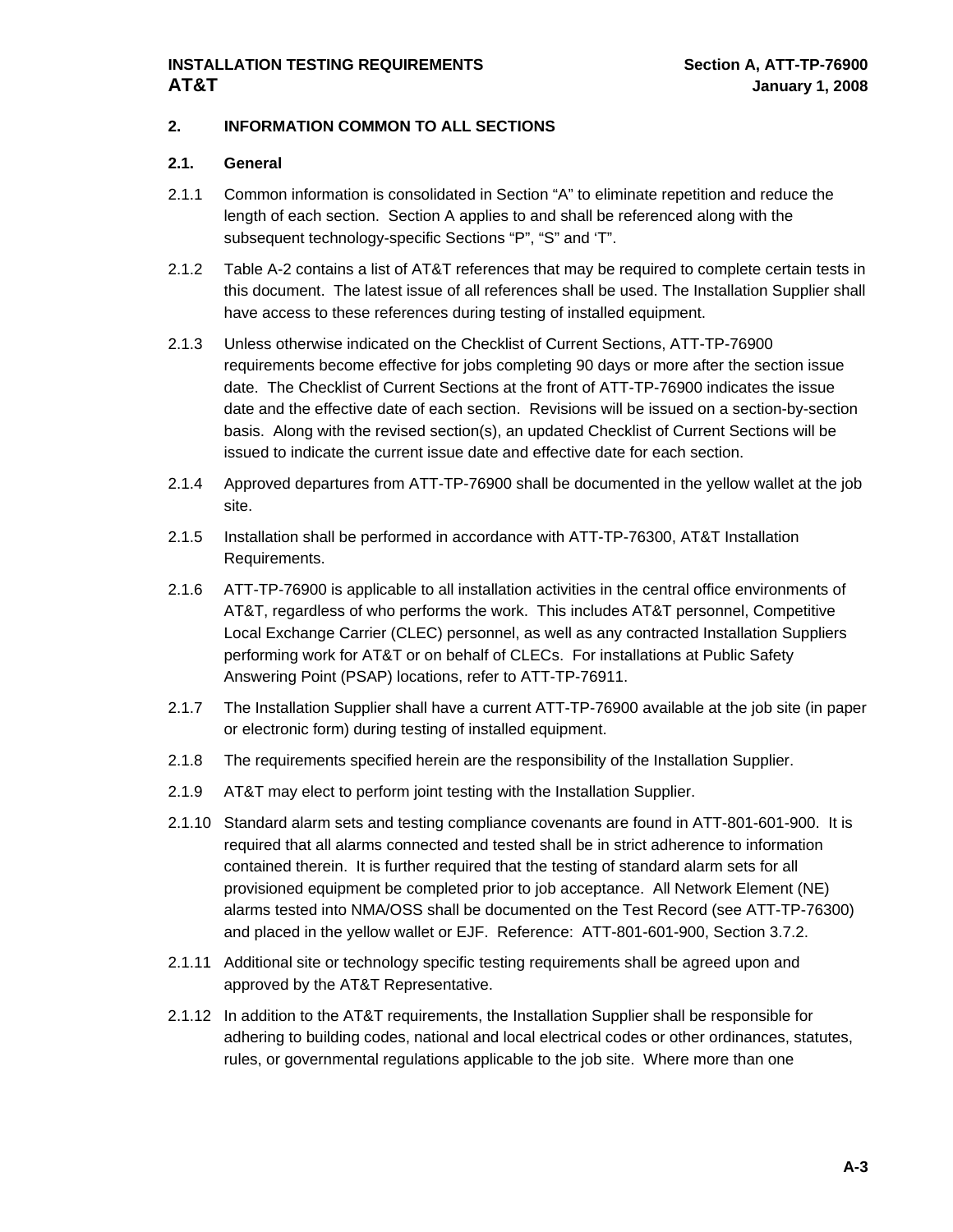<span id="page-8-0"></span>requirement applies to any matter related to personnel safety or property protection, the strictest applicable requirement applies.

#### **2.2. Test Equipment**

- 2.2.1 With prior approval, the Installation Supplier may be permitted to use apparatus provided by the job specification (i.e., test equipment, meters, transmission measuring sets, etc.) as required for the performance of necessary tests to ensure proper functioning of added or modified equipment. The Installation Supplier shall use properly calibrated test equipment.
- 2.2.2 Test equipment owned by AT&T for equipment maintenance will not be available for installation purposes except in specific cases where prior arrangements are made with the AT&T.
- 2.2.3 Any test equipment and/or spare equipment provided, as part of the job is the responsibility of the Installation Supplier. In most instances, the test equipment will not be turned over to AT&T until the associated equipment is turned over. However, upon request, the AT&T personnel may have access to the test equipment to permit the checking of circuit features or to allow the testing of added equipment to which test circuits can access.

#### **2.3. Before Start of Test Procedure**

- 2.3.1 Precautions shall be taken to prevent personnel injury, equipment damage and service interruptions.
- 2.3.2 Any testing procedure, including any hardware or software changes, that affects in-service equipment shall be coordinated with the AT&T Representative. A Method of Procedure (MOP) per ATT-TP-76300 shall be approved for the testing. Before starting testing procedures covered by any section in this TP, the Installation Supplier shall make arrangements to have the required test equipment at the job site. The Installation Supplier shall verify that all user's guides, drawings and other documentation are accurate and on site for testing.

#### **2.4. During Test Procedure**

- 2.4.1 Tests shall be performed in the proper sequence for the item being tested.
- 2.4.2 Unless specified otherwise herein, test results for each item tested shall be documented on the Test Record and placed in the yellow wallet or EJF, per ATT-TP-76300.
- 2.4.3 Before "turn over" of the equipment to AT&T, the Installation Supplier, shall correct any defects found during testing. Any corrective action required does not constitute a reason for extension of the job interval.
- 2.4.4 Before testing affected equipment, the Installation Supplier shall apply all AT&T approved and identified class A/AC product changes in accordance with ATT-TP-76300. Any authorized product change notices (PCNs) released during the installation interval shall be applied and tested before turnover. The Installation Supplier shall report the application of product changes per ATT-TP-76300.

#### **2.5. Post Job Test Activity**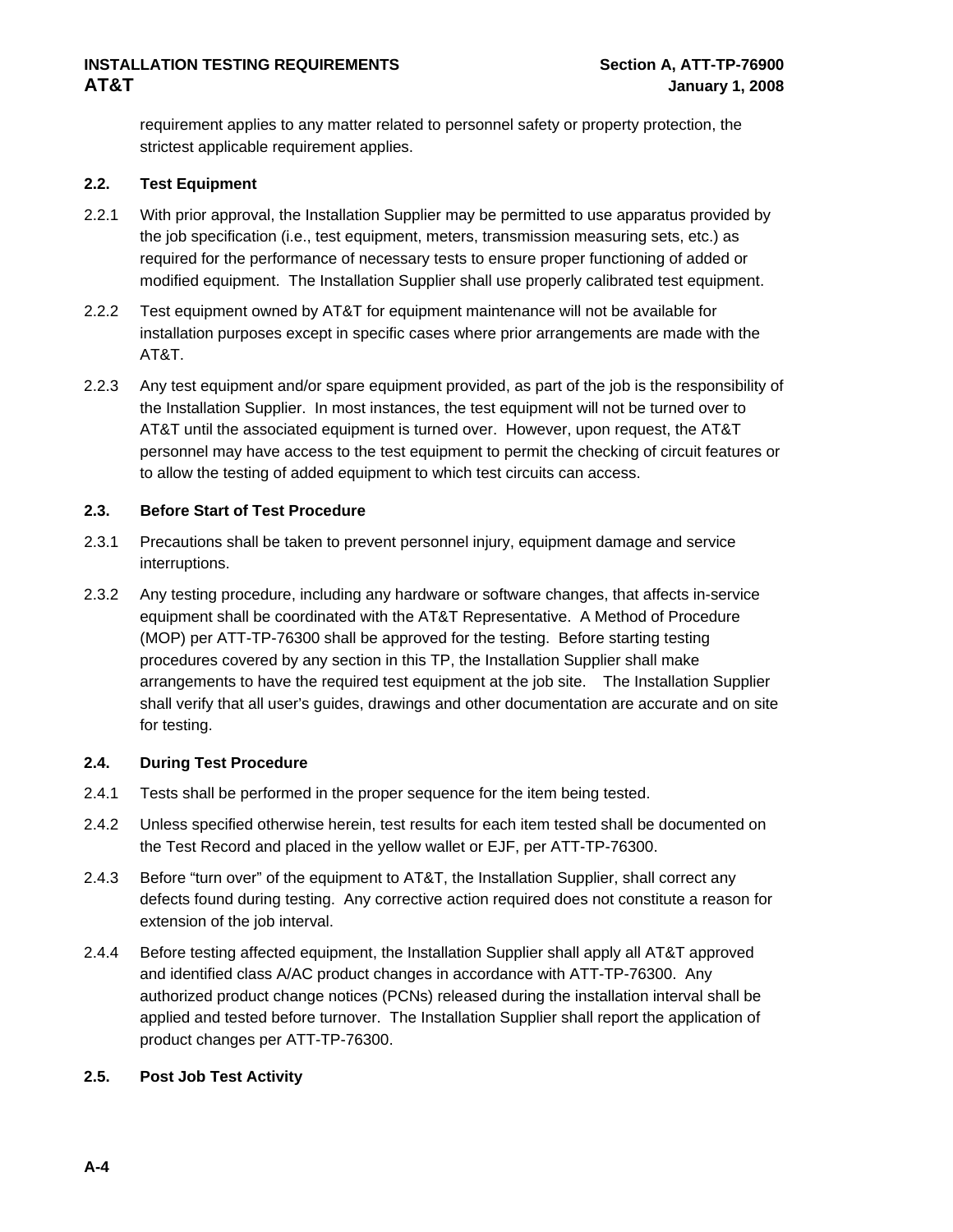- 2.5.1 AT&T reserves the right to audit compliance to the requirements in this document. The Installation Supplier shall correct any performance defects within 30 days of notification.
- 2.5.2 The AT&T Representative must approve post job testing activity.
- 2.5.3 Unless specified otherwise herein, revised test results shall be documented on the Test Record, per ATT-TP-76300.

| Reference       | <b>Title</b>                              | <b>Current Issue</b> |
|-----------------|-------------------------------------------|----------------------|
| ATT-TP-76300    | <b>AT&amp;T Installation Requirements</b> | 01/01/2008           |
| ATT 801-601-900 | <b>AT&amp;T Alarm Standards</b>           | <b>Issue</b>         |
|                 |                                           |                      |
|                 |                                           |                      |
|                 |                                           |                      |
|                 |                                           |                      |
|                 |                                           |                      |
|                 |                                           |                      |

#### **TABLE A-2 – REFERENCES IN ATT-TP-76900**

**[END OF SECTION]**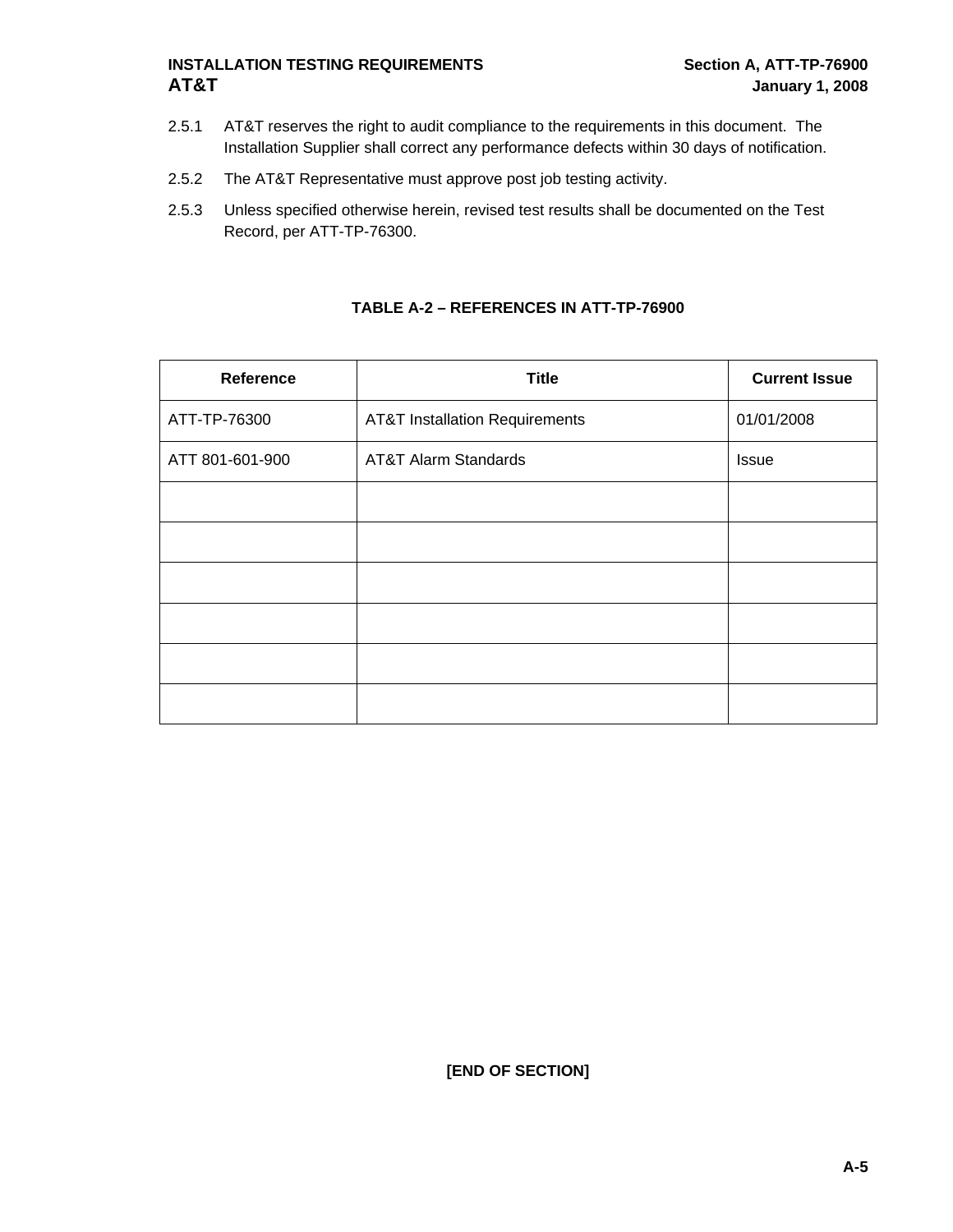# **SECTION P--POWER EQUIPMENT**

| <b>CONTENTS</b>      |  | <b>PAGE</b> |
|----------------------|--|-------------|
| 1 <sub>1</sub>       |  |             |
| 1.1.<br>1.2.         |  |             |
| 2.                   |  |             |
| 2.1.<br>2.2.         |  |             |
| 3.                   |  |             |
| 3.1.<br>3.2.<br>3.3. |  |             |
| 4.                   |  |             |
| 4.1.                 |  |             |
| 5.                   |  |             |
| 5.1.                 |  |             |
| 6.                   |  |             |
| 6.1.                 |  |             |
| 7.                   |  |             |
| 7.1.                 |  |             |
| 7.2.                 |  |             |
| 8.                   |  |             |
| 8.1.                 |  |             |
| 9.                   |  |             |
| 9.1.                 |  |             |
| 10.                  |  |             |
|                      |  |             |
| 11.                  |  |             |
|                      |  |             |
|                      |  |             |
|                      |  |             |
|                      |  |             |
|                      |  |             |
|                      |  |             |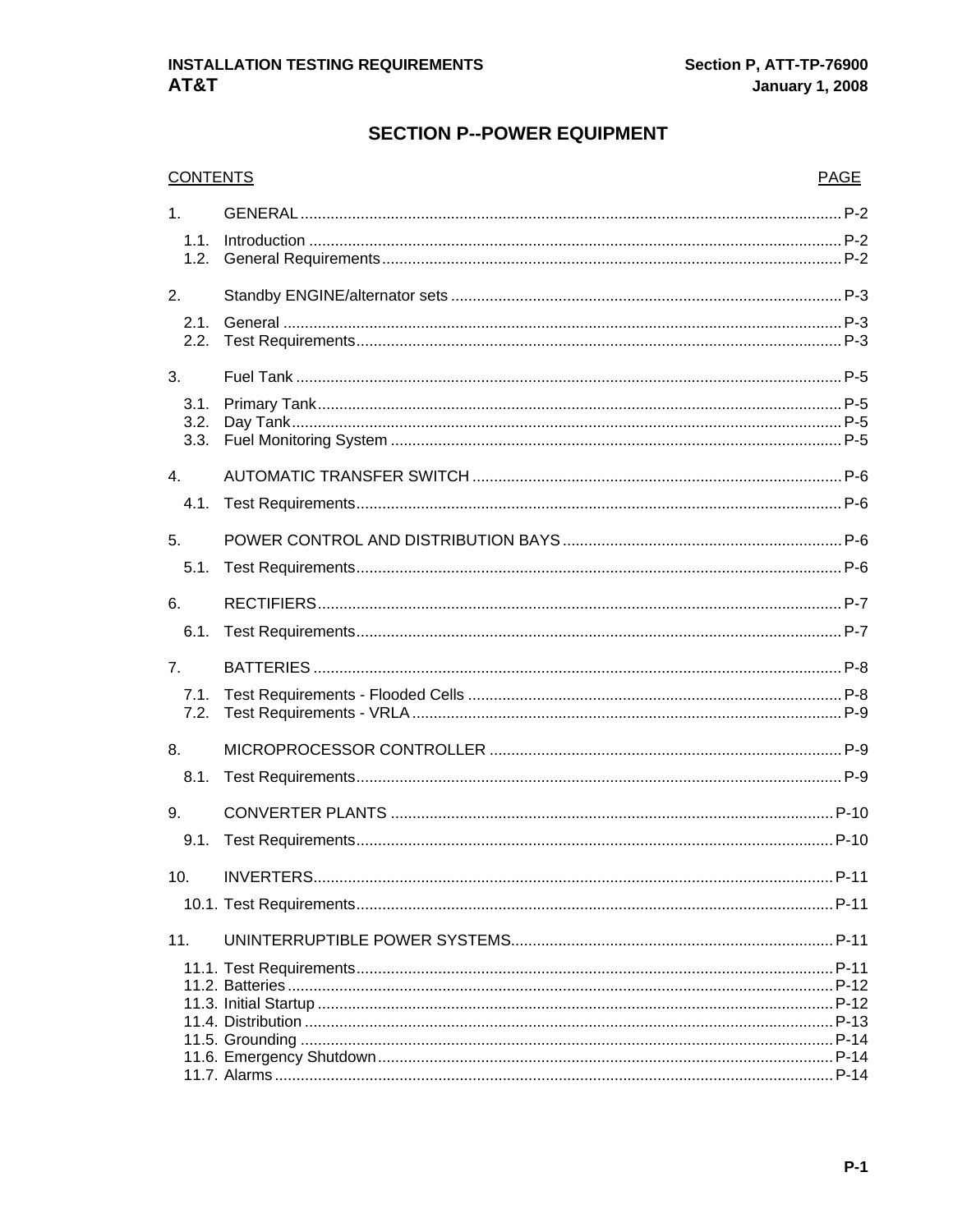#### <span id="page-11-0"></span>[12. UPS LOAD TESTING.......................................................................................................... P-15](#page-24-0)  [12.1. General................................................................................................................................ P-15](#page-24-0)  [12.2. Full Load.............................................................................................................................. P-15](#page-24-0)  [12.3. Discharge Test #1................................................................................................................ P-15](#page-24-0)  [12.4. Recharge Test #1 ................................................................................................................ P-15](#page-24-0)  [12.5. Discharge Test #2................................................................................................................ P-16](#page-25-0)  [12.6. Recharge Test #2 \(Timed Recharge\).................................................................................. P-16](#page-25-0)  [12.7. Timed Discharge Test ......................................................................................................... P-16](#page-25-0)  [12.8. Recharge Following Timed Discharge ................................................................................](#page-26-0) P-17 [12.9. Standby AC Power Test \(Power Failure Simulation\)........................................................... P-17](#page-26-0)  [12.10.Standby AC Power Test with Emergency Alternator \(Power Failure Simulation\) .............. P-17](#page-26-0)  [12.11.Recharge for Connected Load Test.................................................................................... P-18](#page-27-0)  [12.12.Connected Load Test.......................................................................................................... P-18](#page-27-0)

#### **TABLE P-1 – SUMMARY OF CHANGES IN SECTION P**

| Change         | Item in 1/1/08 Issue    | Item in this Issue      |
|----------------|-------------------------|-------------------------|
| Revised        | <b>Entire Section P</b> | <b>Entire Section P</b> |
| <b>Deleted</b> |                         |                         |
| Added          | -------                 |                         |

#### **1. GENERAL**

#### **1.1. Introduction**

- 1.1.1 This section of ATT-TP-76900 covers installation testing requirements for power equipment.
- 1.1.2 Changes in this issue of Section P of ATT-TP-76900 are summarized in Table P-1.

#### **1.2. General Requirements**

- 1.2.1 Section "A" of ATT-TP-76900 shall be used in conjunction with this Section "P".
- 1.2.2 Testing associated with simulated AC failures, transfer of AC from commercial AC to engine/alternator set shall be coordinated with the AT&T Representative and will require a MOP.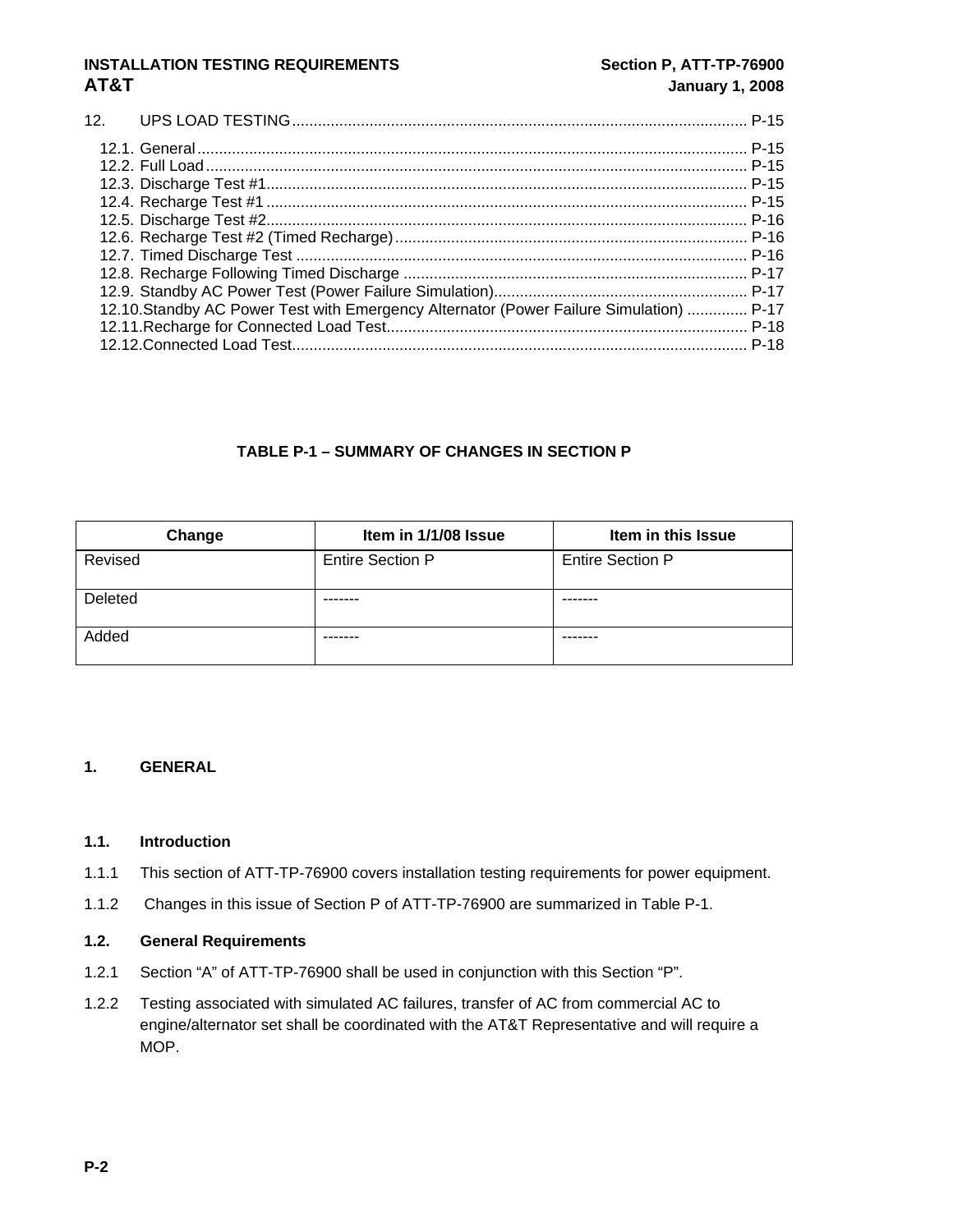#### <span id="page-12-0"></span>**2. STANDBY ENGINE/ALTERNATOR SETS**

#### **2.1. General**

2.1.1 Standby engine/alternator sets shall be installed and tested in a manner that ensures the engine is ready to be run in its normal environment, and that such a run will not damage the engine or the alternator, and that the engine and alternator will perform as designed.

- 2.2.1 The following tests are required and shall be performed in accordance with detail specifications. These tests may be jointly performed with the AT&T:
	- a) One step or incremental loading, as required by the AT&T Representative
	- b) Prolonged full load run
	- c) Exhaust system integrity.
- 2.2.2 Tests shall be made on the engine to ensure that:
	- a) All belts are tight and free from defects
	- b) The engine/alternator oil is filled to the correct level
	- c) The engine/alternator oil is free of water and any other impurities
	- d) The engine/alternator coolant is free of oil and other impurities
	- e) The engine/alternator coolant is at the proper level
	- f) The engine/alternator does not have any oil, fuel or coolant leaks
	- g) The engine/alternator heater operates properly.
- 2.2.3 Tests shall be made on the engine/alternator to ensure that automatic engine shutdown will occur under each of the following conditions:
	- a) Local Emergency Stop switch is engaged
	- b) Remote Emergency Stop switch is engaged
	- c) Engine/alternator overspeed
	- d) Engine/alternator coolant high water temperature
	- e) Engine/alternator low oil pressure
	- f) Engine/alternator overcrank
	- g) Alternator voltage exceeds over voltage threshold
	- h) Alternator voltage does not meet under voltage threshold
	- i) Low engine/alternator coolant level.
- 2.2.4 The following safety devices shall be dynamically tested to ensure proper operation:
	- a) Engine/alternator low oil pressure switch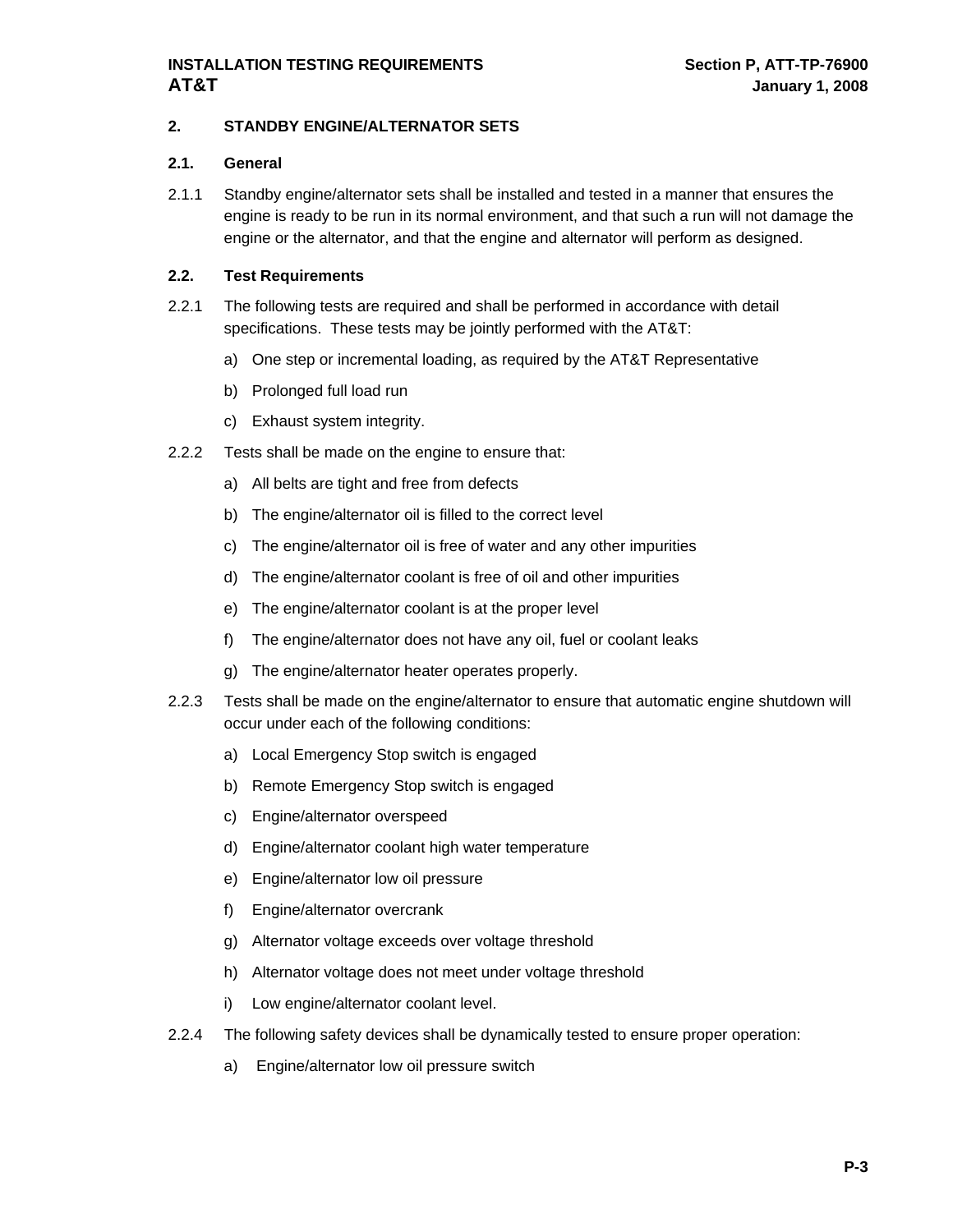- b) Engine/alternator overcrank control system
- c) Engine/alternator coolant high water temperature sensor.
- 2.2.5 Tests shall be made on the engine/alternator start battery charger to ensure that the start battery is floating at the correct voltage.
- 2.2.6 Tests shall be made on the engine/alternator environment to ensure that:
	- a) The engine/alternator has adequate air flow for cooling and for combustion
	- b) Air intake louvers, if provided, operate correctly
	- c) Radiator exhaust louvers, if provided, operate correctly
	- d) Noise levels comply with local ordinances.
- 2.2.7 Tests shall be made on the engine/alternator alarms to ensure that all alarms are wired and tested to:
	- a) The local visual alarm indicator
	- b) The local audible alarm enunciator
	- c) The remote alarm panel
	- d) The power monitor (when present)
	- e) Alarm collection system (when present).
- 2.2.8 The engine/alternator alarms, as defined in ATT 801-601-900, Section "I", shall be wired and tested to the remote alarm monitoring and surveillance center. These alarms may include some or all of the following:
	- a) Engine Run
	- b) Pre Low Oil Pressure
	- c) Pre High Temperature
	- d) High Temperature
	- e) Overspeed
	- f) Over Crank
	- g) Over/Under Voltage
	- h) Low temperature
	- i) Low Fuel
	- j) Switch Off Normal
	- k) Major Engine/alternator Fail
	- l) Minor (Summary Alarm)
	- m) Rectifier Fail (Start Battery Rectifier Fail)
	- n) Proper Operation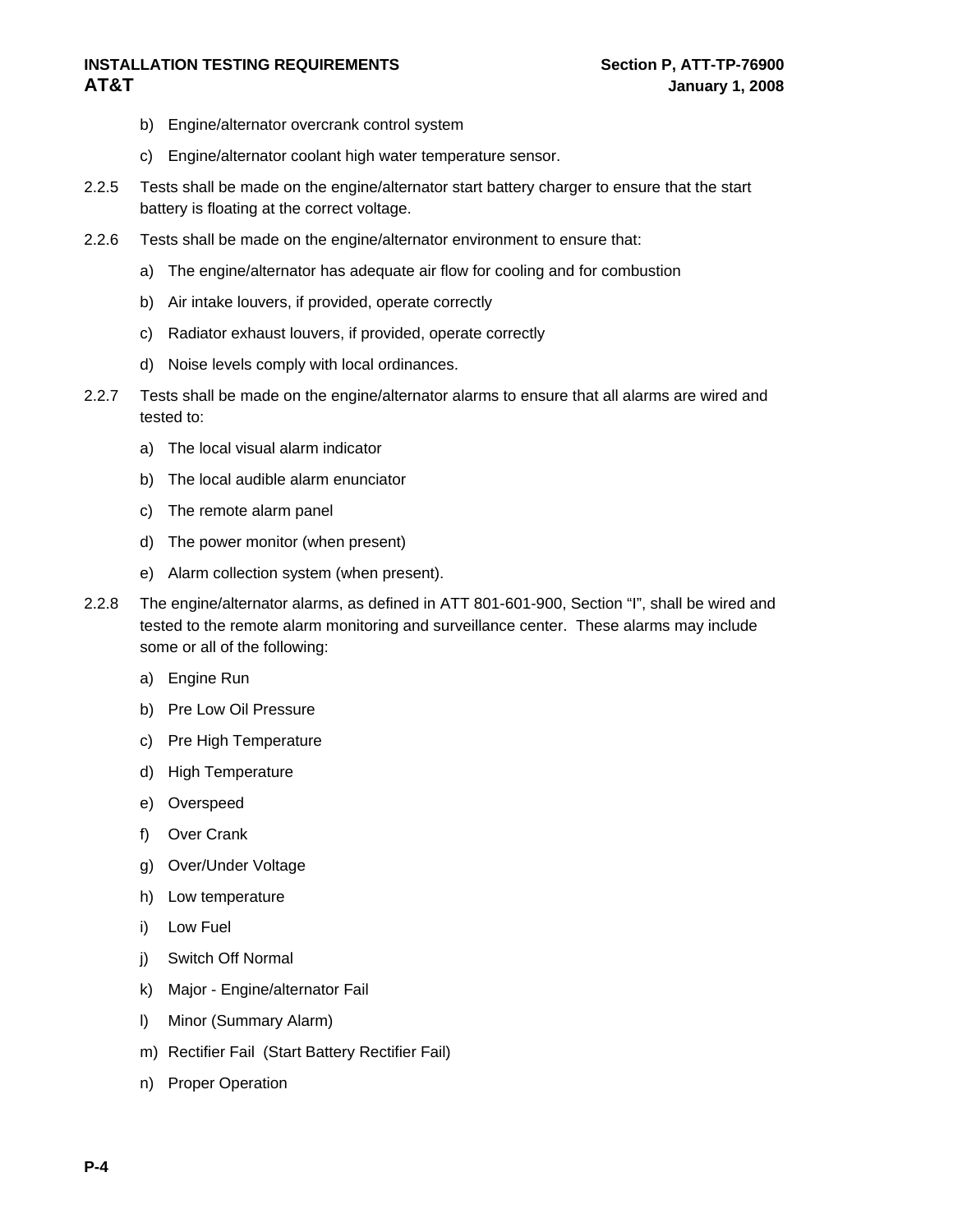- o) Power Fail (AC Commercial Power Failure).
- <span id="page-14-0"></span>2.2.9 Fuel supply systems shall be tested in a manner that ensures the system is ready to provide fuel to the engine/alternator and will not damage the engine/alternator or the alternator, and that the engine/alternator and alternator will perform as designed.
- 2.2.10 When a remote radiator has been deployed, the Installation Supplier shall ensure:
	- a) All belts are tight and free from defects
	- b) Proper fan rotation
	- c) Proper water flow
	- d) Air flow switch operates properly
	- e) Proper operation of the engine/alternator room exhaust fan.

#### **3. FUEL TANK**

#### **3.1. Primary Tank**

- 3.1.1 Tests shall be made on the engine/alternator fuel system primary tank to ensure that:
	- a) All fuel piping is free of leaks
	- b) The automatic fuel pumping system is of sufficient size and capacity to handle the engine/alternator at engineered capacity.

#### **3.2. Day Tank**

- 3.2.1 Tests shall be made on the diesel engine/alternator fuel system day tank to ensure that:
	- a) All fuel piping is free of leaks
	- b) The automatic fuel pumping system is of sufficient size and capacity to handle the engine/alternator at full load
	- c) Alarm systems operate properly
	- d) Transfer pump system operates properly.

#### **3.3. Fuel Monitoring System**

- 3.3.1 Tests shall be made on the fuel monitoring system to ensure that the system is programmed and operating properly.
- 3.3.2 The Installation Supplier shall ensure that the fuel monitoring system can be controlled from:
	- a) The front panel/keyboard
	- b) Remote access.
- 3.3.3 Test shall be made on the fuel monitoring system to ensure that major and minor alarms are transmitted to:
	- a) The local audible enunciator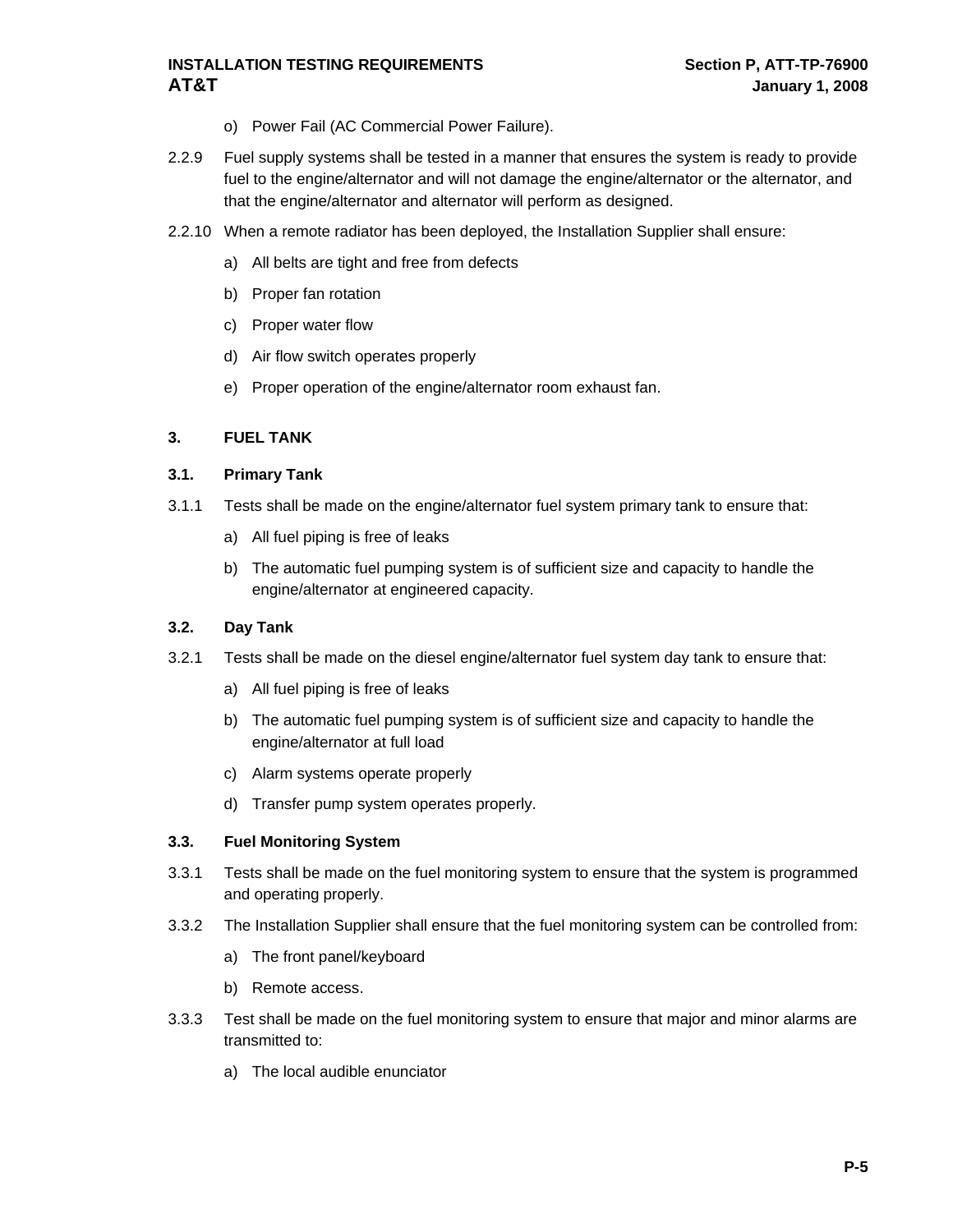- <span id="page-15-0"></span>b) The local visual alarm display unit
- c) The power monitor (when present)
- d) The alarm collection systems, and (when present)
- e) The remote alarm monitoring and surveillance center.

#### **4. AUTOMATIC TRANSFER SWITCH**

#### **4.1. Test Requirements**

- 4.1.1 Tests shall be performed to ensure that the automatic transfer switch (ATS) is wired in such a manner as to have the phase rotation in the same direction when switched from commercial AC to engine/alternator AC.
- 4.1.2 Tests shall be run to ensure that all front panel lamps on the ATS operate properly according to the manufacturer's equipment manual.
- 4.1.3 Tests shall be run to ensure that all programs and timers are set in accordance with the detail specification.
- 4.1.4 Tests shall be run to ensure that the ATS will automatically, upon loss of commercial AC, start the engine/alternator and switch the AC load to the engine/alternator powered alternator.
- 4.1.5 Tests shall be performed to ensure that the ATS restores to normal setting upon detecting restoration of commercial AC.
- 4.1.6 The Installation Supplier shall ensure that, upon engine/alternator failure, the ATS will immediately retransfer to commercial AC, if available.

#### **5. POWER CONTROL AND DISTRIBUTION BAYS**

- 5.1.1 Tests shall be run to ensure that:
	- a) Each fuse position transmits a fuse alarm
	- b) Meters are calibrated correctly
	- c) Voltage sensing relays are adjusted correctly
	- d) Solid state monitors are adjusted properly
	- e) The high voltage shutdown feature will shut down all rectifiers that are providing current.
- 5.1.2 Power control and distribution bay alarms shall be tested to:
	- a) Operate the local visual and audible alarms
	- b) The power monitor where a monitor/microprocessor is available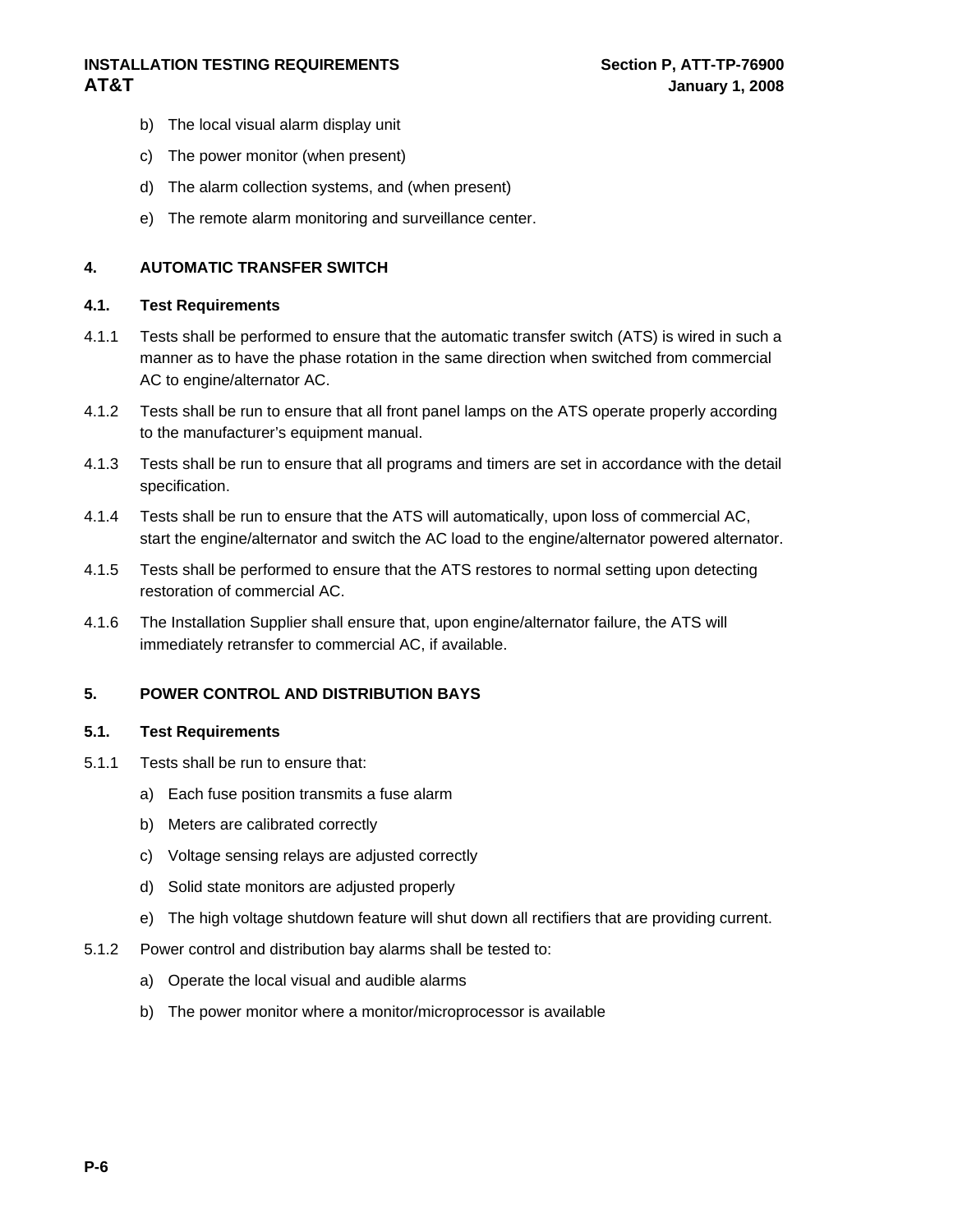- <span id="page-16-0"></span>c) Ensure alarms are received at the remote alarm monitoring and surveillance center. The alarms that shall be wired and tested are defined in ATT 801-601-900, Section "I', and may include the following:
	- 1. High Voltage
	- 2. Low Voltage
	- 3. Low-Low Voltage
	- 4. Battery On Discharge
	- 5. Fuse
	- 6. Rectifier Fail
	- 7. Microprocessor Fail (if plant is equipped with a microprocessor)
	- 8. Major
	- 9. Minor

#### **6. RECTIFIERS**

- 6.1.1 General tests shall be performed on each rectifier to ensure that:
	- a) All meters are properly calibrated
	- b) Each rectifier current limits at 110% of rated load
	- c) Each rectifier will load share and pick up the appropriate portion of the load
	- d) The DC output current is free of AC ripple, in accordance with Table P-2
	- e) The Rectifier Fail alarm functions correctly (blown fuse powering control circuitry causes failure)
	- f) Each rectifier output voltage is adjusted correctly
	- g) An internal blown fuse prevents the rectifier from operating
	- h) The rectifier sequence control unit operates properly.
- 6.1.2 Tests associated with Shutdown and Restart shall be run on each rectifier to ensure that:
	- a) The internal high-voltage shutdown feature operates properly
	- b) The automatic restart feature operates properly
	- c) The external high-voltage shutdown feature operates properly
	- d) The rectifier automatic restart from the control bay operates properly.
- 6.1.3 Test associated with simulated commercial power failure and restore shall be run on each rectifier, by turning AC power off and on at the PDSC, to ensure that:
	- a) Each AC breaker turns off the rectifier as labeled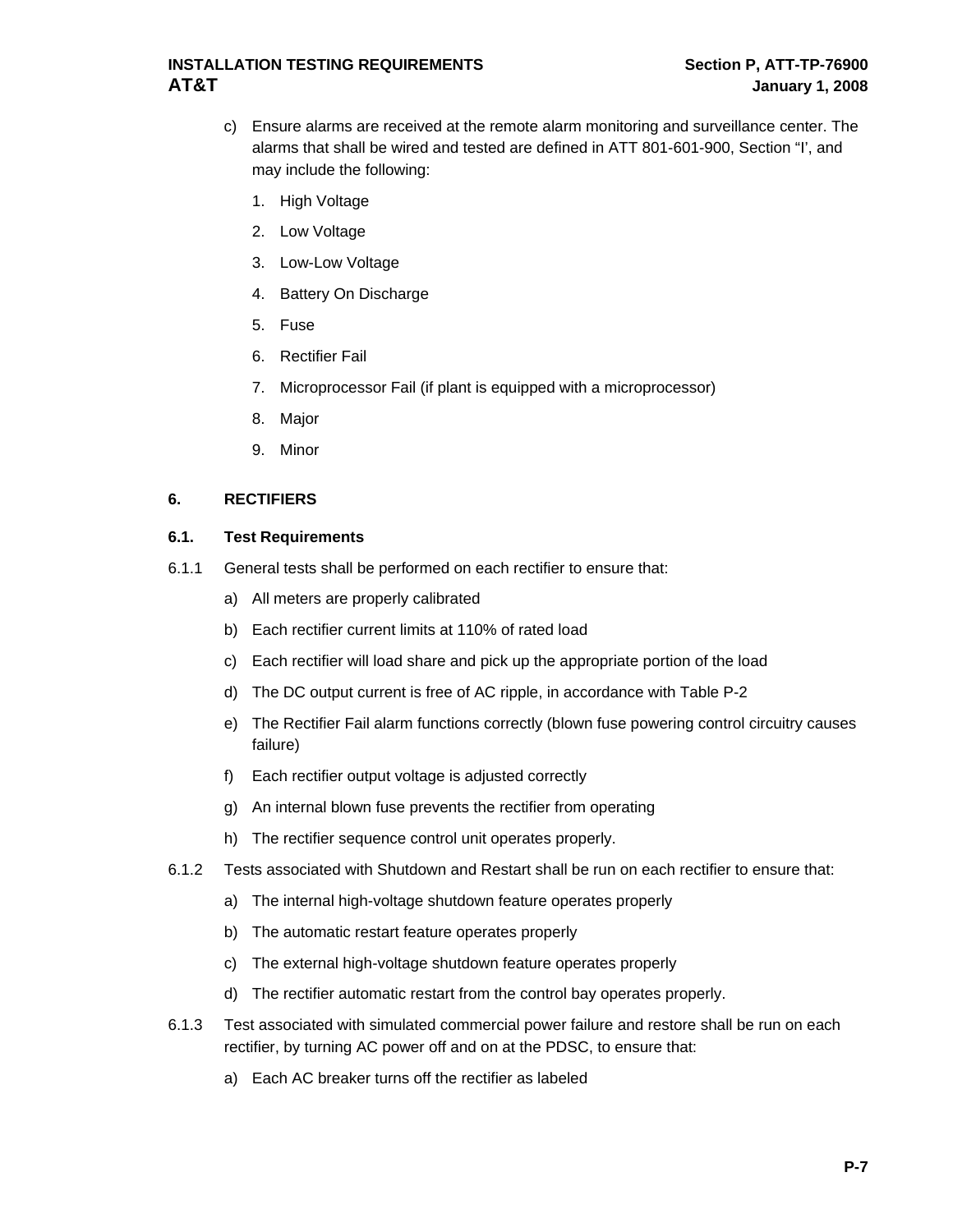- <span id="page-17-0"></span>b) The unit's current "walk-in" feature operates properly
- c) Upon removal of AC, the proper alarms are brought in
- d) That upon restoration of AC power, all alarms are retired.
- 6.1.4 Test to ensure that each rectifier transmits alarms to:
	- a) The power plant (both visual and audible)
	- b) The microprocessor, if present
	- c) The remote alarm monitoring and surveillance center.
- 6.1.5 When a microprocessor unit is present, tests shall be performed to ensure that:
	- a) The rectifier output current is monitored
	- b) The microprocessor can turn the rectifiers on and/or off
	- c) The microprocessor unit (MPU) monitors the Rectifier Fail Alarm (RFA), as a supplemental and adjunct monitoring operation to the AT&T Alarm Network design. (i.e., the RFA shall be monitored directly by an approved alarm collection system and shall not be dependent upon the interactive operation of an intermediate mediation device, such as the MPU, to report a failure).

#### **7. BATTERIES**

#### **7.1. Test Requirements - Flooded Cells**

- 7.1.1 Test results for the following items shall be recorded on the Storage Battery Charge Report, ATT-TP-76300:
	- a) Tests shall be made on the batteries prior to initial charge to record individual cell electrolyte specific gravity
	- b) Individual cell voltages after initial charge, but while still on charge
	- c) Individual cell electrolyte specific gravity
	- d) Individual cell inspection for the presence of crystals or other defects
	- e) Tests shall be made on the batteries to record the individual cell voltages 72 hours after initial charge while on float.
- 7.1.2 Test results shall be recorded on the Pressure Test Record, per ATT-TP-76300.
- 7.1.3 Tests shall be performed on the batteries during a discharge (simulated AC outage) to record (on the Test Record, per ATT-TP-76300):
	- a) Individual cell voltages during the discharge
	- b) Current output, on a per string basis, including existing strings, during a simulated AC outage
	- c) Current readings on each individual battery drop cable during a discharge.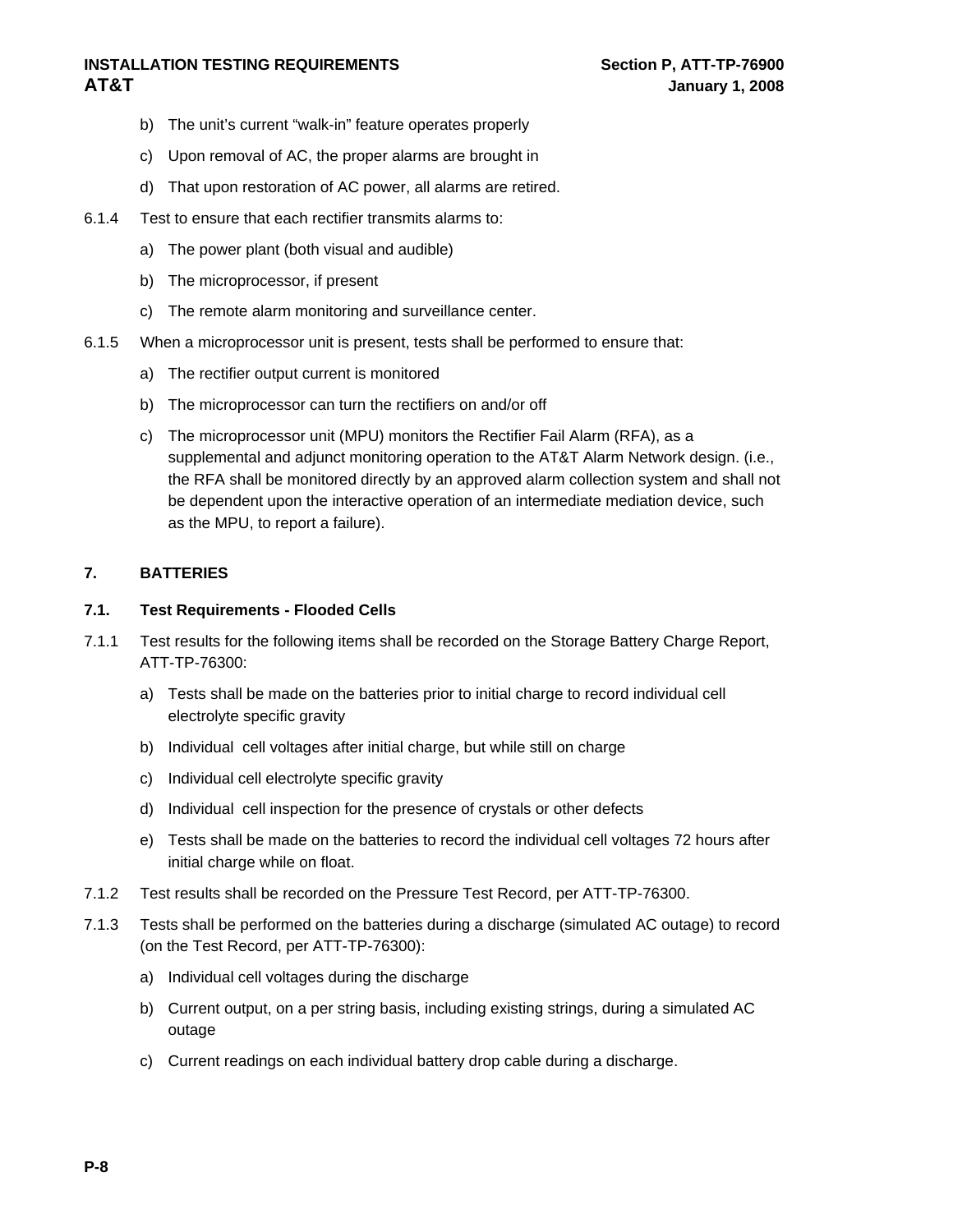#### <span id="page-18-0"></span>**7.2. Test Requirements - VRLA**

- 7.2.1 Test results for the following items shall be recorded on the Storage Battery Charge Report, per ATT-TP-76300:
	- a) Tests shall be made on the batteries prior to initial charge to record individual battery conductance values
	- b) Individual battery voltages after initial charge, but while still on charge
	- c) Tests shall be made on the batteries to record the individual battery voltages 72 hours after initial charge while on float.
- 7.2.2 Tests shall be made on the batteries during a discharge (simulated AC outage) to record (on the Test Record, per ATT-TP-76300):
	- a) Individual battery voltages during the discharge
	- b) Current output, on a per string basis, including existing strings, during a simulated AC outage.

#### **8. MICROPROCESSOR CONTROLLER**

- 8.1.1 The Installation Supplier shall ensure that the microprocessor controller can be controlled from:
	- a) The front panel/keyboard
	- b) Remote access.
- 8.1.2 The Installation Supplier shall ensure that, when the microprocessor fails, it transmits a Microprocessor Fail alarm.
- 8.1.3 If a sequence control is provided, the Installation Supplier shall ensure that the sequence control will function during an engine/alternator run, with failed or simulated failed, commercial AC.
- 8.1.4 If an efficiency routine function is provided, the Installation Supplier shall ensure that it works correctly and turns off excess rectifiers.
- 8.1.5 Tests shall be performed to ensure that the microprocessor controller/remote monitor will retain a history of alarms and drains.
- 8.1.6 The Installation Supplier shall ensure that the microprocessor controller/remote monitor:
	- a) Measures plant voltages correctly
	- b) Measures plant currents correctly
	- c) Monitors Critical, Major and Minor Plant alarms
	- d) Measures the voltage of the battery temperature reference (TR) cells correctly
	- e) Measures the temperature of the battery TR cells correctly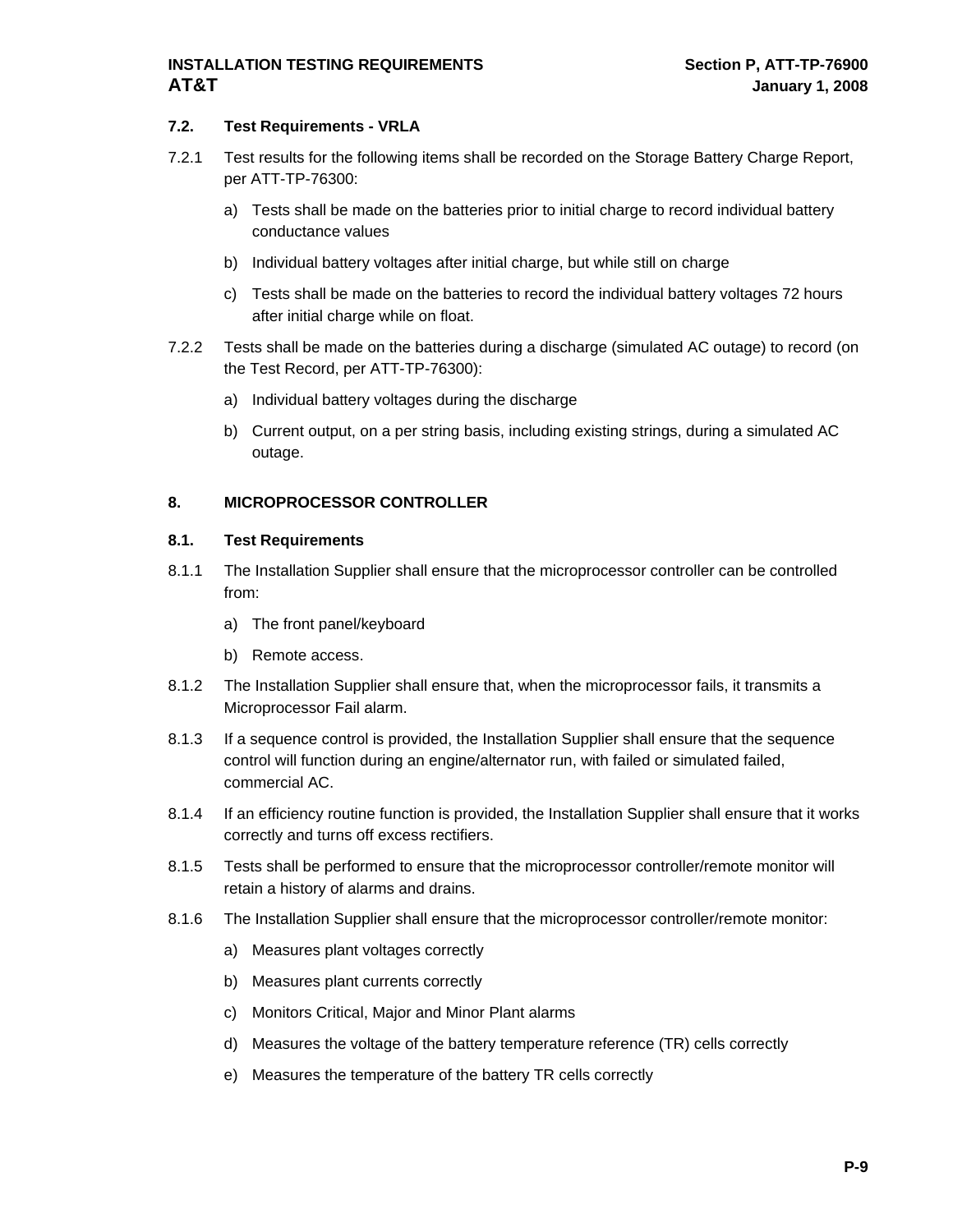- <span id="page-19-0"></span>f) Monitors individual alarms from each rectifier
- g) Measures current from each individual rectifier correctly
- h) Monitors individual alarms from each converter
- i) Measures current from each individual converter correctly
- j) Measures current from each individual discharge circuit correctly
- k) Measures the voltage of the commercial AC correctly.
- 8.1.7 Tests shall be performed to ensure that the microprocessor controller/remote monitor monitors the following engine/alternator alarms:
	- a) Major Alarms
	- b) Minor Alarms
	- c) Proper Operation Indication
	- d) Engine Running Indicator
	- e) Engine Fail Indicator.
- 8.1.8 Tests shall be performed to ensure that the microprocessor controller monitors the following engine/alternator set conditions:
	- a) AC load in kW
	- b) Output voltage
	- c) Output current
	- d) Temperature.

#### **9. CONVERTER PLANTS**

- 9.1.1 Tests shall be performed on each converter plant to ensure that:
	- a) The High Voltage shutdown feature operates properly
	- b) All meters are calibrated
	- c) The output voltage is adjusted within the limits set by the manufacturer
	- d) The output current limits are set
	- e) Each converter will operate at full rated capacity.
- 9.1.2 Tests shall be made on the converter plant to ensure that major and minor alarms, as defined in ATT 801-601-900, Section I, are transmitted to:
	- a) The local audible enunciator
	- b) The local visual alarm display unit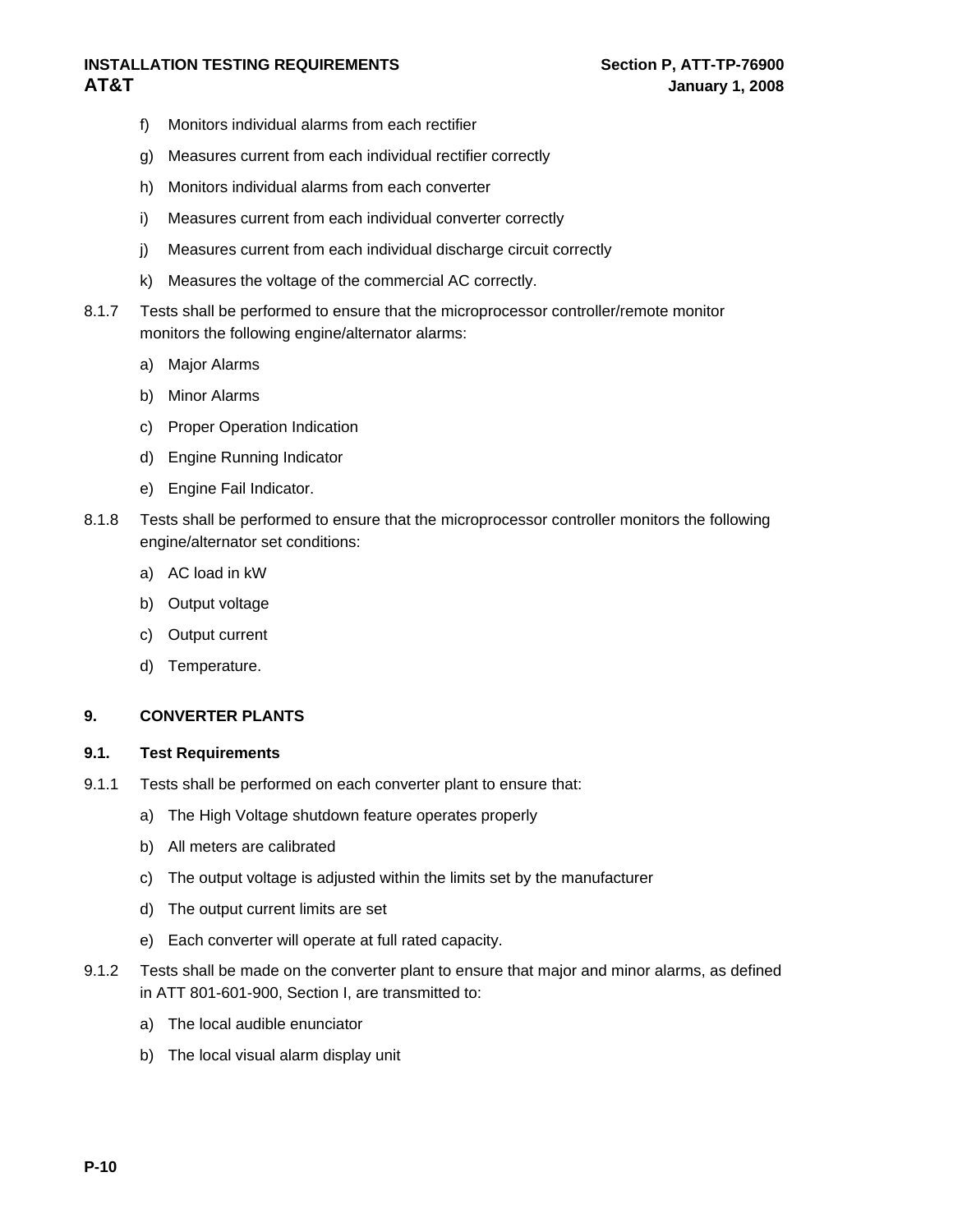- <span id="page-20-0"></span>c) The power monitor (when present)
- d) The alarm collection systems, and (when present)
- e) The remote alarm monitoring and surveillance center.

#### **10. INVERTERS**

#### **10.1. Test Requirements**

- 10.1.1 Tests shall be performed on each inverter to ensure that:
	- a) All meters are calibrated
	- b) The output voltage is correct
	- c) Each inverter will operate at full rated capacity
	- d) Internal static bypass functions properly
	- e) Maintenance bypass functions properly.
- 10.1.2 Tests shall be performed on each inverter plant to ensure that all alarms are tested to:
	- a) Operate the local visual and audible alarms
	- b) The power monitor where a monitor/microprocessor controller is available
	- c) Ensure alarms are received at the remote alarm monitoring and surveillance center. The following alarms, as provided, need to be tested:
		- 1. Fuse
		- 2. Inverter Failure
		- 3. Inverter On Bypass
		- 4. Bypass Unavailable
		- 5. Major
		- 6. Minor.

#### **11. UNINTERRUPTIBLE POWER SYSTEMS**

- 11.1.1 Tests shall be performed on each UPS to ensure that:
	- a) All meters are calibrated
	- b) All cable connections are tight and torqued, if required
	- c) Battery float voltage is correct
	- d) The output voltage is correct
	- e) The output current limits are set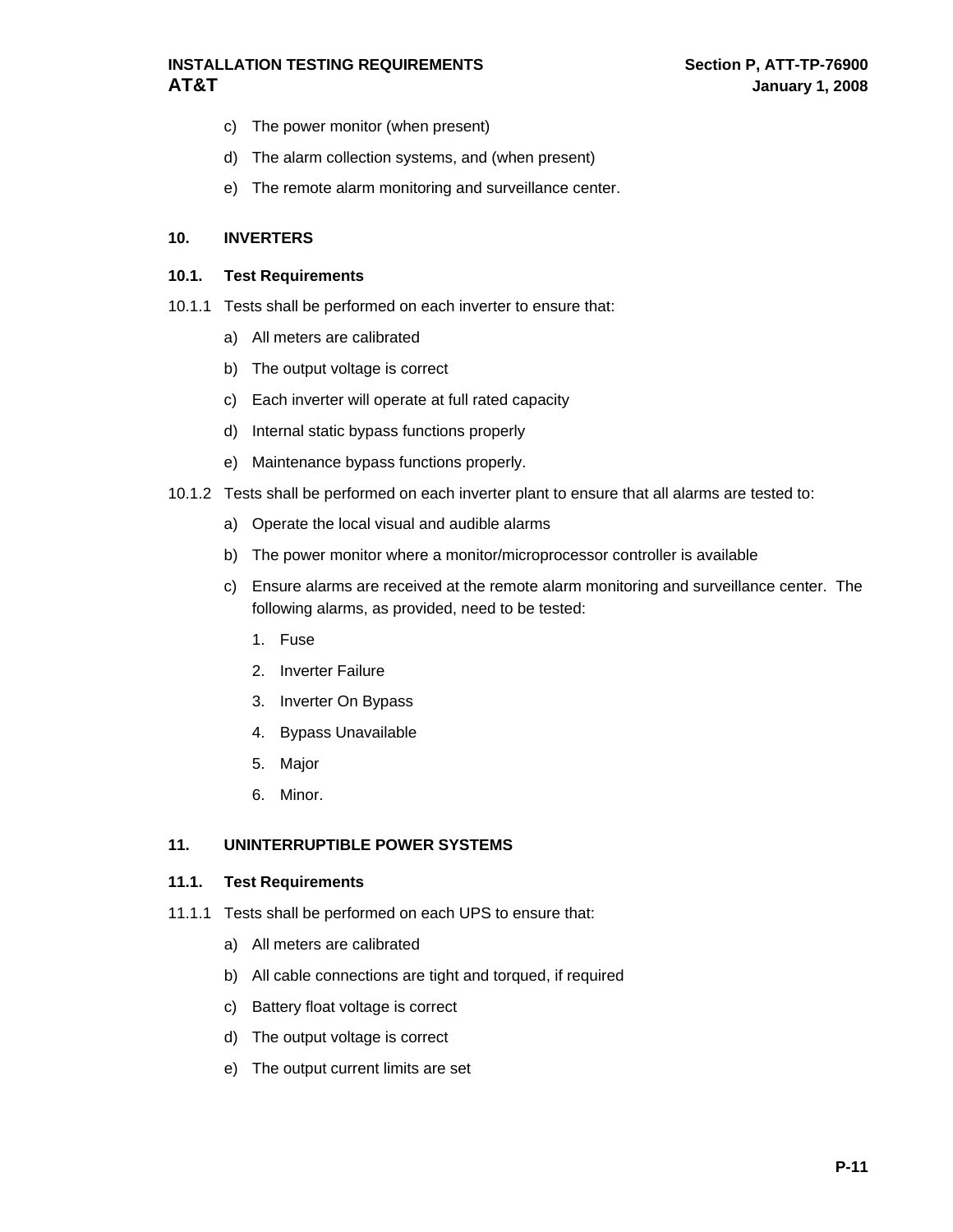- <span id="page-21-0"></span>f) The UPS will operate at full rated capacity
- g) Internal static bypass functions properly
- h) Maintenance bypass functions properly
- i) Overcurrent protection devices; correct type and capacity, transmit appropriate alarms and connections tight
- j) Spare circuit packs tested and fuses provided.
- 11.1.2 Tests shall be performed on each UPS to ensure that all alarms are tested to Alarms:
	- a) Operate the local visual and audible alarms
	- b) The power monitor where a monitor/microprocessor controller is available
	- c) Ensure alarms , as defined in ATT 801-601-900, Section "I", are received at the remote alarm monitoring and surveillance center The following alarms, as provided, need to be tested:
		- 1. UPS Normal
		- 2. UPS on Bypass
		- 3. UPS on Battery
		- 4. Summary Alarm (internal UPS alarms).

#### **11.2. Batteries**

11.2.1 UPS batteries shall be tested in accordance with this Section "P" and the technology deployed.

#### **11.3. Initial Startup**

- 11.3.1 It is the responsibility of the UPS manufacturer's field engineering staff to perform the initial start-up procedure, to ensure that it is properly and completely performed. This responsibility, when exercised, initiates warranty coverage for the hardwired UPS. The field engineer conducting the start-up procedure shall also completely fill out Start-Up Data Sheets (manufacturer provided), documenting all readings, adjustments and site-specific programming of the UPS. A copy of the completed Start-Up Data Sheet shall remain with the unit.
- 11.3.2 Environmental checks shall be conducted to confirm adequate cooling or ventilation for the system, including auxiliary cabinets and power conditioning/distribution units, that the unit and surrounding area is free of debris and foreign material, and that adequate space and illumination exists for servicing the equipment.
- 11.3.3 The UPS and all auxiliary cabinets, including power conditioning/distribution units, shall be inspected prior to power-up to verify the installation, integrity and routing of all power cables. Connections made by the factory as well as installer/contractor-connected terminations, shall be verified tight and properly marked.
- 11.3.4 Wiring and ribbon cable shall be inspected to ensure that: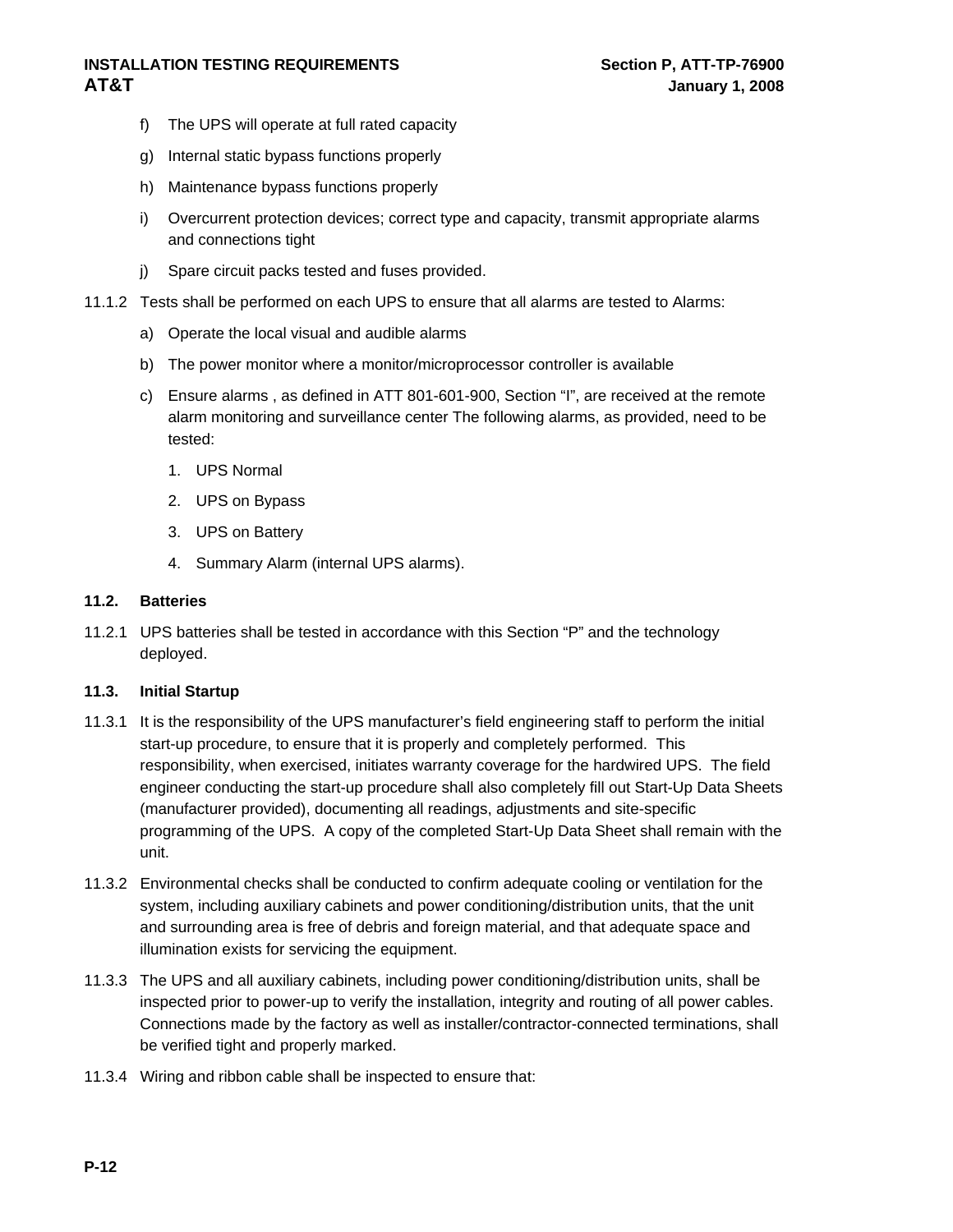- <span id="page-22-0"></span>a) All points of incidental pressure are completely protected from sharp edges of the cabinet system, knockouts and pass-through openings
- b) Bending radius is in compliance with ATT-TP-76300
- c) All connections are tight, that routing is in accordance with the drawings
- d) No strain or stress is placed upon it by any power conductor
- e) No other internal condition exists that may result in physical damage to the cable.
- 11.3.5 The following shall be verified to be within manufacturer's defined tolerance. All measurements shall be recorded on the Start-Up Data Sheet.
	- a) Line-to-line and line-to neutral input AC voltages input frequency, currents and phase rotation.
	- b) Battery Input DC voltage and polarity.
	- c) Optional Bypass Input AC voltages, frequency, current and phase rotation.
- 11.3.6 All field-adjustable UPS parameters shall be verified to be correct for the installation, and values recorded on the Start-Up Data Sheet.
- 11.3.7 Battery charger voltage shall be adjusted to 2.27 volts (+/- 1%) per cell for VRLA batteries, or 2.17 volts (+/- 1%) per cell for flooded batteries, based on the type and manufacturer of batteries, the quantity in each string, the battery temperature, mode of operation, and the version of charger. Values shall be recorded on Start-Up Data Sheet.
- 11.3.8 Inverter AC voltages line-to-line and line-to neutral, input frequency, and phase rotation shall be measured and verified within tolerance. All measurements shall be recorded on the Start-Up Data Sheet.
- 11.3.9 All operating modes of the UPS (normal mode, battery supplying load, load on bypass, etc.) shall be tested for proper operation. Transfer from any mode to any other mode shall be monitored to confirm that ac voltage to the load remains uninterrupted. All measurements shall be recorded on the Start-Up Data Sheet.
- 11.3.10 All measurements provided by the UPS shall be reviewed for accuracy and calibrated as necessary. Final calibration values shall be recorded on the Start-Up Data Sheet.
- 11.3.11 The UPS shall be inspected to verify that all Class A and AC product changes have been applied and recorded on the Start-Up Data Sheet.

#### **11.4. Distribution**

- 11.4.1 Power conditioning/distribution units, shall be inspected prior to power-up to verify the installation, integrity and routing of all power conductors. Connections made by the factory as well as installer/contractor-connected terminations, shall be verified tight and properly marked.
- 11.4.2 Wiring shall be inspected to ensure that:
	- a) Bending radius is in compliance with ATT-TP-76300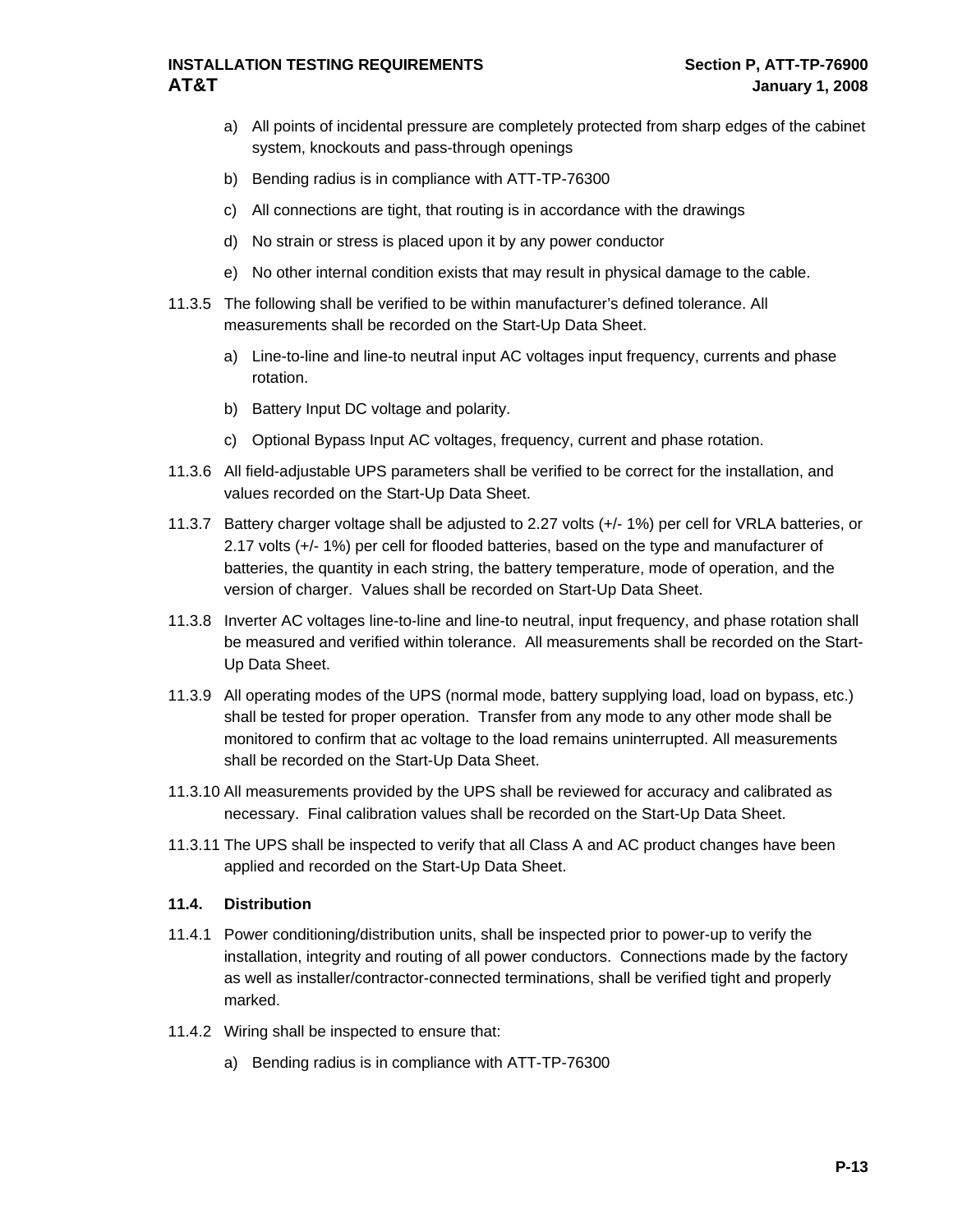- <span id="page-23-0"></span>b) All points of incidental pressure are completely protected from sharp edges of the cabinet system, knockouts and pass-through openings.
- 11.4.3 Line-to-line and line-to neutral output AC voltage output frequency, currents and phase rotation shall be measured and verified within tolerance.
- 11.4.4 The neutral bus shall be inspected in all distribution panels to ensure that neutral-ground bond screws or jumpers provided generically have been removed.
- 11.4.5 If the power conditioning/distribution units contain step-down or isolation transformers, the Installation Supplier shall verify the installation of a proper bonding jumper and grounding electrode conductor.

#### **11.5. Grounding**

- 11.5.1 The UPS cabinet(s) shall be checked for grounding in accordance with Section "H" of ATT-TP-76300.
- 11.5.2 A visual inspection of the AC neutral will be conducted in the UPS system to ensure that it is not grounded at the load-end of the circuit. Bonding jumpers shall be installed in accordance with the National Electric Code.
- 11.5.3 The grounding conductors shall be tested to ensure that no current is present on these conductors.

#### **11.6. Emergency Shutdown**

- 11.6.1 The local Emergency Power off (EPO) shall be tested to ensure that the input and output circuit breakers are tripped open and the battery cabinet breaker trips open in the UPS unit.
- 11.6.2 The Remote Emergency Power off (REPO), where provided, shall be tested to ensure that the input and output circuit breakers are tripped open and the battery cabinet breaker trips open in the UPS unit.

#### **11.7. Alarms**

- 11.7.1 The alarms that shall be wired and tested are defined in ATT 801-601-900, section "I", and may include some or all of the following:
	- a) Load on Bypass
	- b) Overload
	- c) Over Temperature
	- d) UPS on Battery
	- e) Battery Low Voltage
	- f) Summary Alarm.

These alarms shall be monitored during all testing stages; shall have an audible tone and a visual indication; and shall be received at the remote alarm monitoring surveillance center.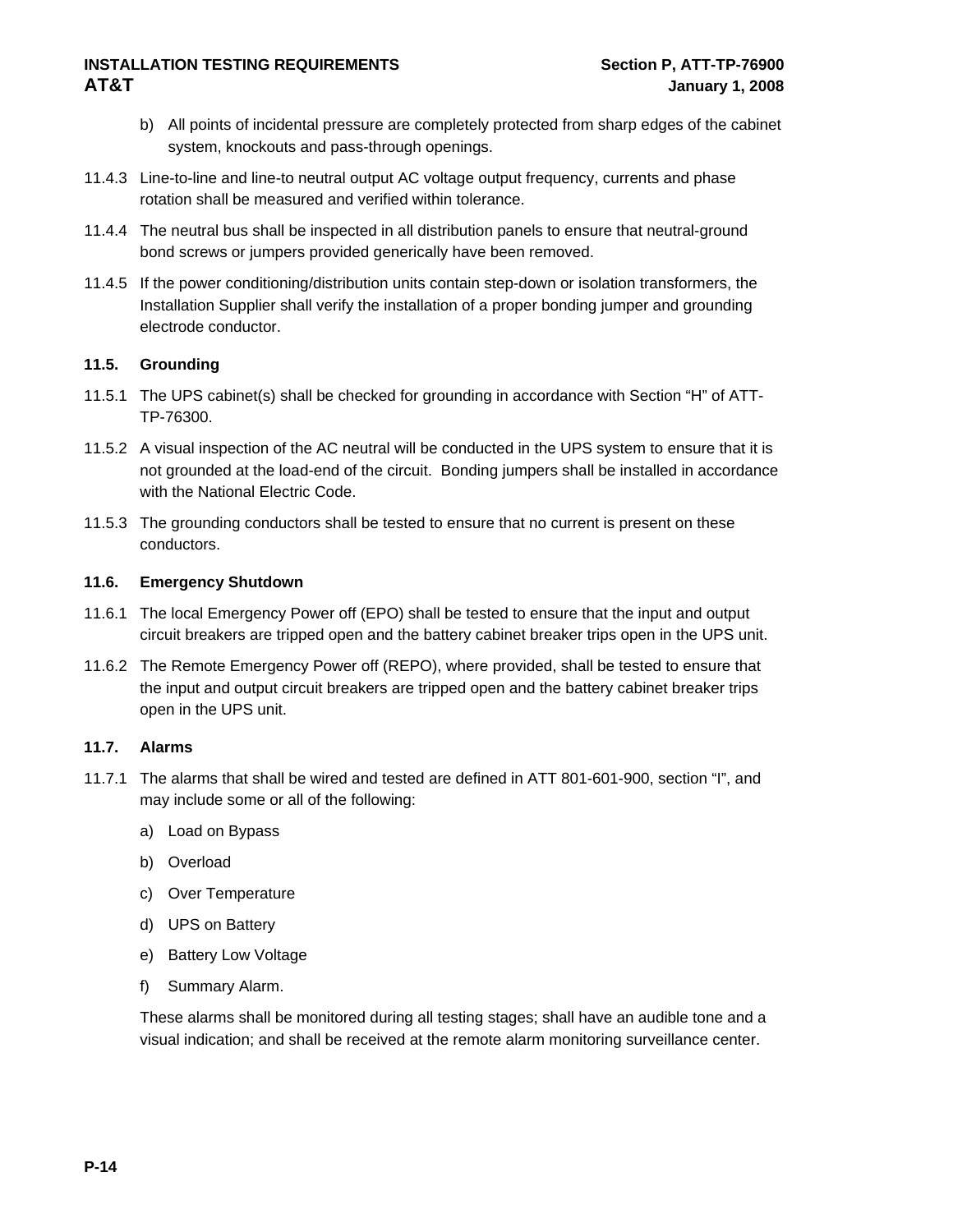#### <span id="page-24-0"></span>**12. UPS LOAD TESTING**

#### **12.1. General**

12.1.1 The following tests may be performed jointly with the AT&T Representative. All measurements shall be recorded on the Start-Up Data Sheet provided by the manufacturer.

#### **12.2. Full Load**

- 12.2.1 Test conditions for a full load test:
	- a) Commercial AC power present at the UPS input terminals and the UPS in the normal condition
	- b) Test readings shall consist of voltage and current measurements on all input phases and the frequency measurement
	- c) Rectifier and inverter measurements shall be recorded: inverter output AC voltage and current, frequency, rectifier output voltage and current, and individual cell readings on the batteries
	- d) All readings to remain within engineered tolerances for the duration of the test
	- e) Test duration is 24 hours.

#### **12.3. Discharge Test #1**

- 12.3.1 Test conditions for Discharge Test #1:
	- a) UPS in normal configuration, with no commercial power present at the UPS input leads
	- b) Test readings shall consist of measurements of the battery output voltage and current
	- c) Inverter measurements; output AC voltage and current, and frequency including waveform
	- d) Test duration per AT&T Equipment Engineer's specification
	- e) All readings to remain within engineered tolerances for the rated output elapsed time without low voltage disconnect.

#### **12.4. Recharge Test #1**

- 12.4.1 Test conditions for Recharge #1 Test:
	- a) UPS configuration normal with commercial power restored
	- b) Test readings shall consist of measurements of the input and output AC voltage and current, and frequency
	- c) Rectifier and inverter measurements shall be recorded; inverter output AC voltage and current, frequency, rectifier output voltage and current, and individual cell/battery voltage readings on the batteries
	- d) Duration of test, as required to restore the battery strings to full charge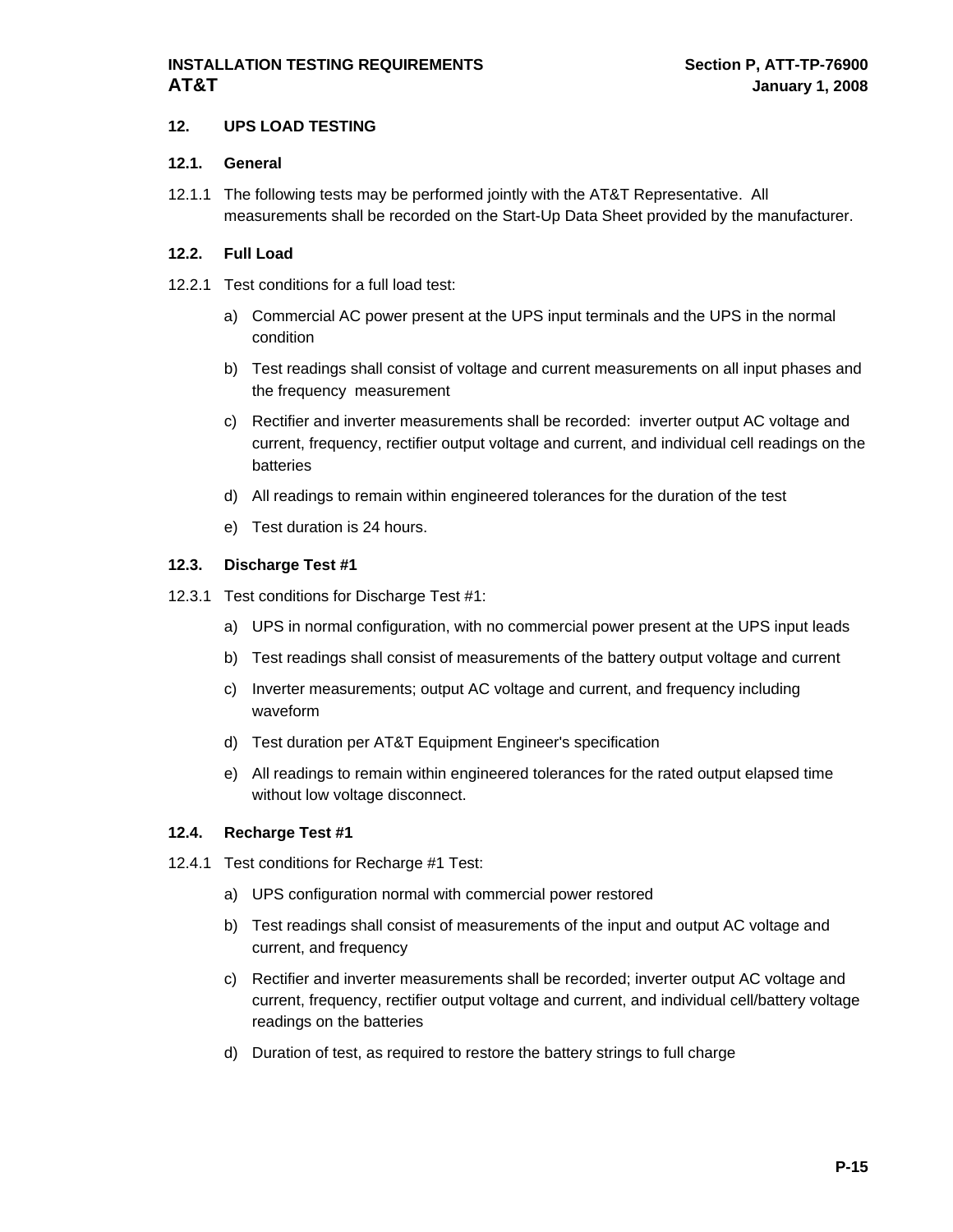e) All readings to remain within engineered tolerances for the duration of the test.

#### <span id="page-25-0"></span>**12.5. Discharge Test #2**

- 12.5.1 Test conditions for Discharge Test #2:
	- a) UPS in normal configuration, with no commercial power present at the UPS input leads
	- b) Test readings will consist of measurements of the battery output voltage and current
	- c) Inverter measurements; output AC voltage and current, and frequency including waveform
	- d) Test duration per AT&T Representative's specification
	- e) All readings to remain within specification within the rated output elapsed time without low voltage disconnect.

#### **12.6. Recharge Test #2 (Timed Recharge)**

- 12.6.1 Test conditions for Recharge #2 Test:
	- a) UPS configuration normal with commercial power restored
	- b) Test readings shall consist of measurements of the input and output AC voltage and current, and frequency
	- c) Rectifier and inverter measurements will be recorded; inverter output AC voltage and current, frequency, rectifier output voltage and current, and individual cell readings on the batteries
	- d) Duration of test (ten times the discharge duration), to recharge the battery strings to full charge
	- e) All readings to remain within specifications for the duration of the test
	- f) Continued operation at rated output within engineered tolerances for elapsed time without component/system failure.

#### **12.7. Timed Discharge Test**

- 12.7.1 Test conditions for Timed Discharge Test:
	- a) UPS in normal configuration, with no commercial power present at the UPS input leads
	- b) Test readings will consist of measurements of the battery output voltage and current
	- c) Inverter measurements; output AC voltage and current, and frequency including waveform
	- d) Test duration per AT&T Representative's specification or low voltage shutdown
	- e) All readings to remain within engineered tolerances within the rated output elapsed time without low voltage disconnect. Discharge duration must be 95 percent of the AT&T specification.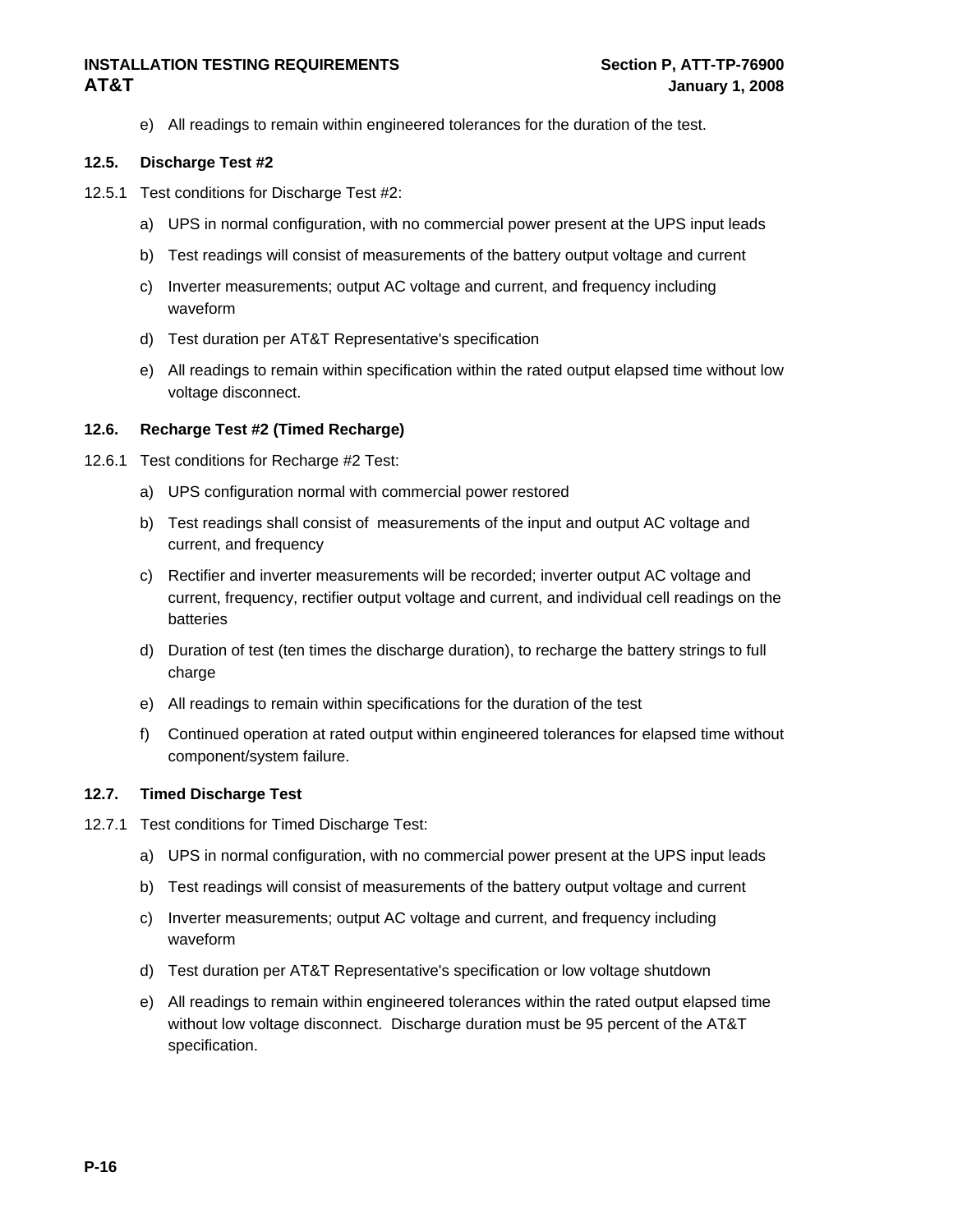#### <span id="page-26-0"></span>**12.8. Recharge Following Timed Discharge**

- 12.8.1 Test conditions for Recharge Following Timed Discharge:
	- a) UPS configuration normal with commercial power restored
	- b) Test readings will consist of measurements of the Input and output AC voltage and current, and frequency
	- c) Rectifier and inverter measurements will be recorded; inverter output AC voltage and current, frequency, rectifier output voltage and current, and individual cell readings on the batteries
	- d) Duration of test, as required to recharge the battery strings to full charge
	- e) All readings to remain within engineered tolerances for the duration of the test
	- f) Continued operation at rated output within engineered tolerances for elapsed time without component/system failure.

#### **12.9. Standby AC Power Test (Power Failure Simulation)**

- 12.9.1 Test condition for Standby AC Power Test:
	- a) Initial condition UPS in the normal configuration with commercial AC, batteries at full charge
	- b) Test readings will comprise measurements of the battery output voltage and current
	- c) Inverter measurements; output AC voltage and current, and frequency including waveform, kW output, engineered minutes and actual minutes of operation
	- d) UPS to provide AC power for engineered duration with full load connected
	- e) The UPS is to transfer the load to bypass with no interruption when the batteries have been depleted.

#### **12.10. Standby AC Power Test with Emergency Alternator (Power Failure Simulation)**

- 12.10.1 Test condition for Standby AC Power Test:
	- a) UPS in the normal configuration with commercial AC power
	- b) Record measurements of the battery output voltage and current
	- c) Inverter measurements; output AC voltage and current, and frequency including waveform, kW output, engineered minutes and actual minutes of operation
	- d) Test sequence shall include the following:
		- 1. Static UPS transfer
		- 2. Maintenance bypass UPS transfer
		- 3. Loss of commercial AC power
		- 4. Start emergency alternator, energize emergency AC bus, transfer telephone power and other critical loads to emergency AC source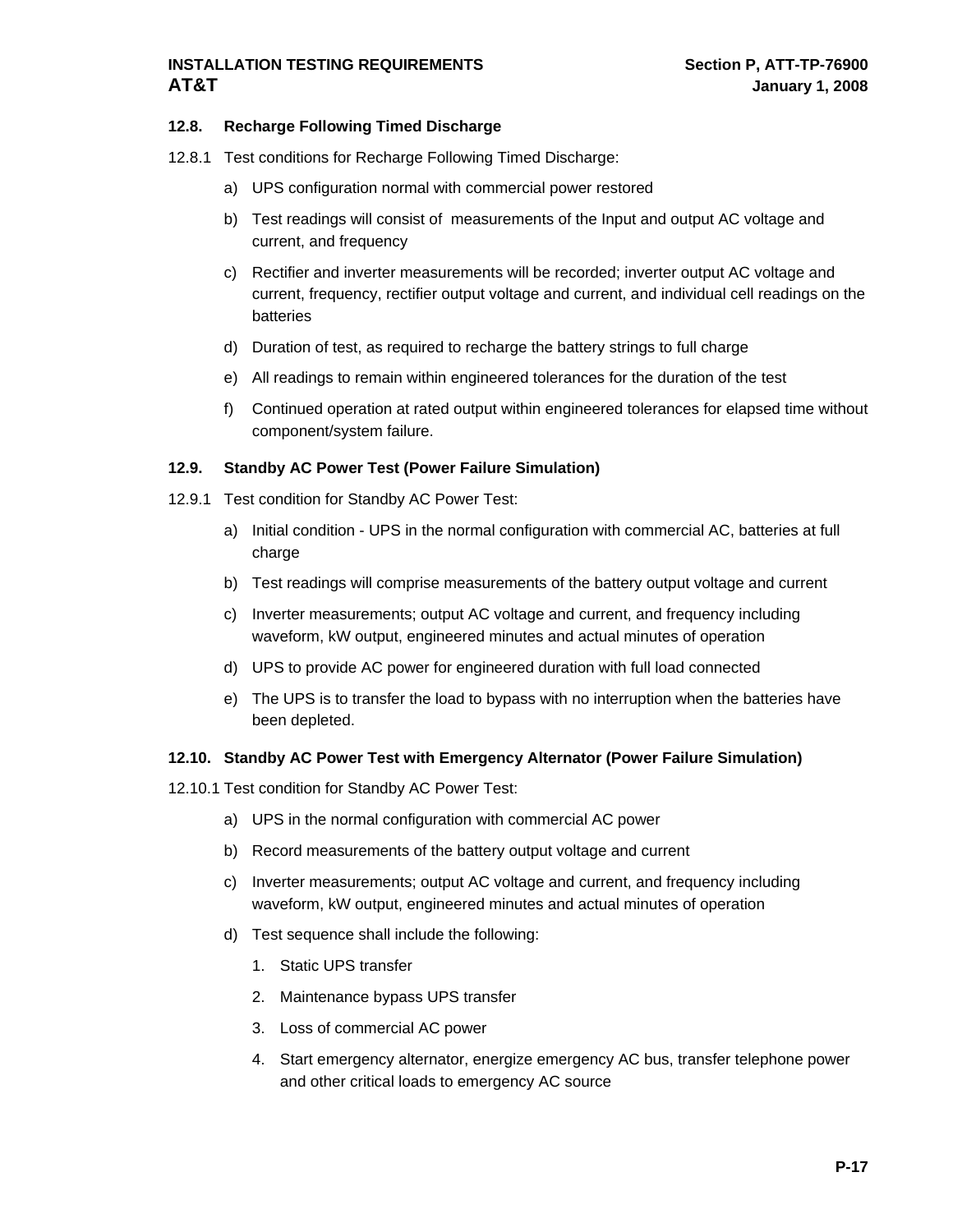- <span id="page-27-0"></span>5. Operate on emergency power to verify UPS acceptance of power source, including recharge and return to normal configuration
- 6. Static UPS transfer emergency power conditions
- 7. Maintenance bypass UPS transfer emergency power
- 8. Restore commercial AC power to main house service board and monitor retransfer of UPS
- e) UPS to provide AC power for engineered duration with full load connected.

#### **12.11. Recharge for Connected Load Test**

12.11.1 Test conditions for the Recharge for Connected Load Test:

- a) UPS configuration normal with connection to commercial AC power
- b) Record input and output AC voltage, current and frequency
- c) Rectifier and inverter measurements will be recorded; inverter output AC voltage and current, frequency, rectifier output voltage and current, and individual cell readings on the batteries
- d) Duration of test, as required to bring battery strings to full charge
- e) Continued operation at rated output within engineered tolerances for elapsed time without component/system failure
- f) All readings to remain within engineered tolerances for the duration of the test.

#### **12.12. Connected Load Test**

12.12.1 Test condition for Connected Load Test:

- a) Initial condition UPS in the normal configuration with commercial AC, batteries at full charge
- b) Record the battery output voltage and current
- c) Record inverter measurements: output AC voltage and current, and frequency including waveform, kW output, engineered minutes and actual minutes of operation
- d) UPS to provide AC power with full load connected, until automatic battery disconnect is reached
- e) All readings to remain within engineered tolerances for the duration of the test.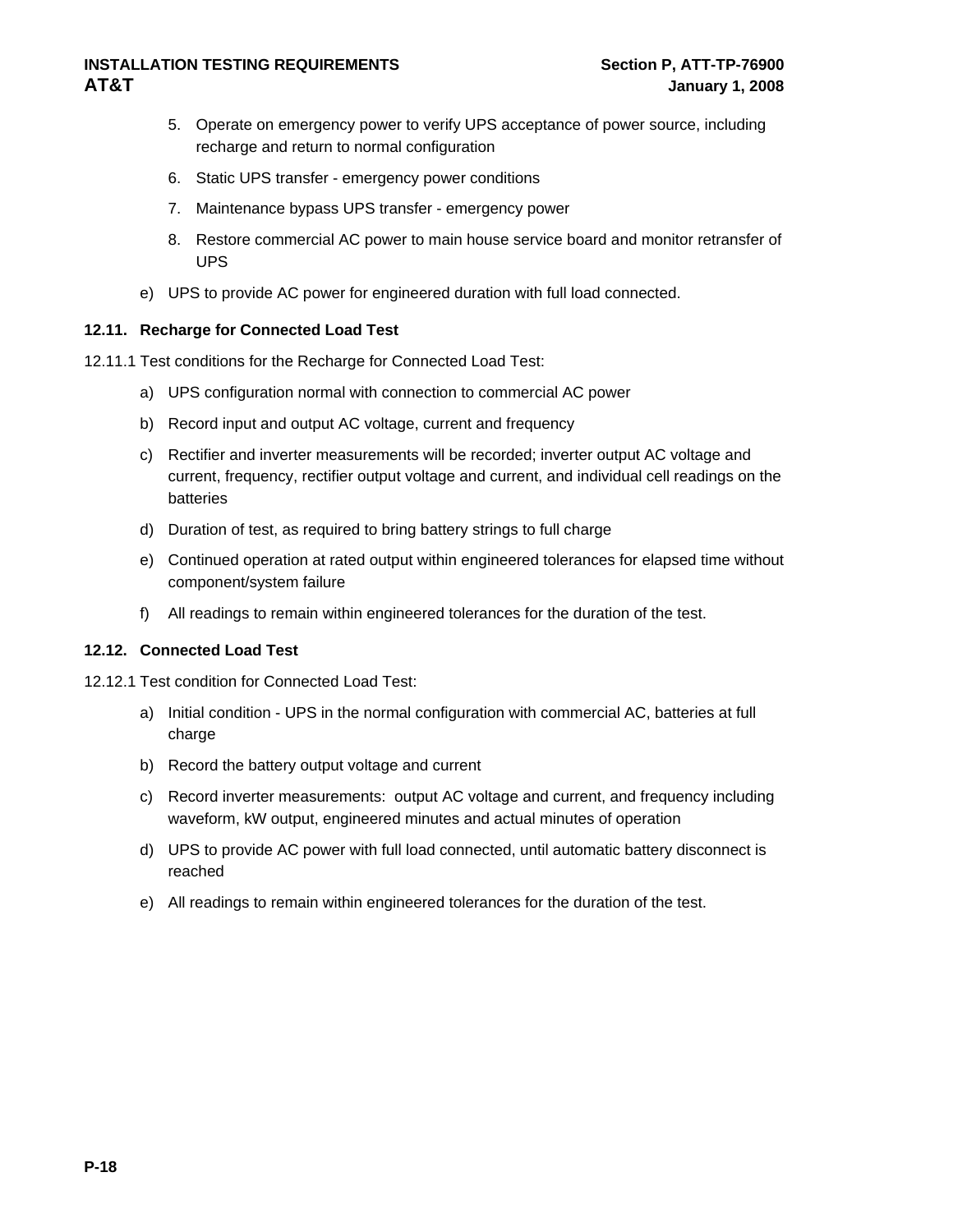### **TABLE P-2 – MAXIMUM NOISE LEVEL**

| Voiceband C<br>Message dBrnC @<br>600 ohms | Peak-To-peak<br>mV p-p | Wideband<br>mV rms |
|--------------------------------------------|------------------------|--------------------|
| 56                                         | 480                    | 100                |

**[END OF SECTION]**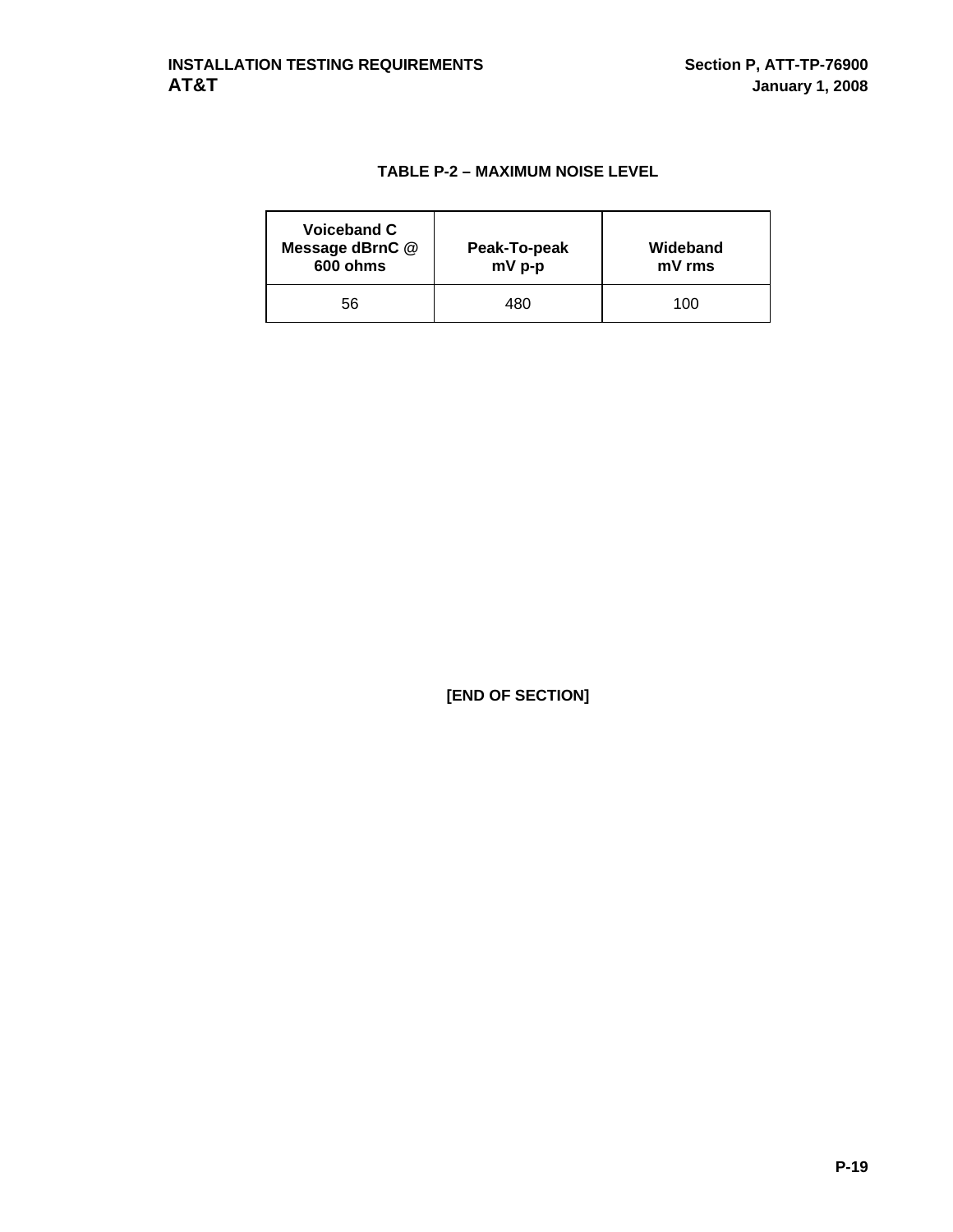## **SECTION S--SWITCHING EQUIPMENT**

#### <span id="page-29-0"></span>CONTENTS PAGE

#### **TABLE S-1 – SUMMARY OF CHANGES IN SECTION S**

| Change  | Item in 1/1/08 ssue    | Item in this Issue     |  |  |
|---------|------------------------|------------------------|--|--|
| Revised |                        |                        |  |  |
|         | <b>Entire Document</b> | <b>Entire Document</b> |  |  |
| Deleted |                        |                        |  |  |
|         |                        |                        |  |  |
| Added   |                        |                        |  |  |
|         |                        |                        |  |  |

#### **1. GENERAL**

#### **1.1. Introduction**

- 1.1.1 This section of ATT-TP-76900 covers testing requirements for switching equipment.
- 1.1.2 Changes in this issue of Section S of ATT-TP-76900 are summarized in Table S-1.

#### **2. TEST REQUIREMENTS**

#### **2.1. General**

2.1.1 Section "A" of ATT-TP-76900 shall be used in conjunction with this Section S.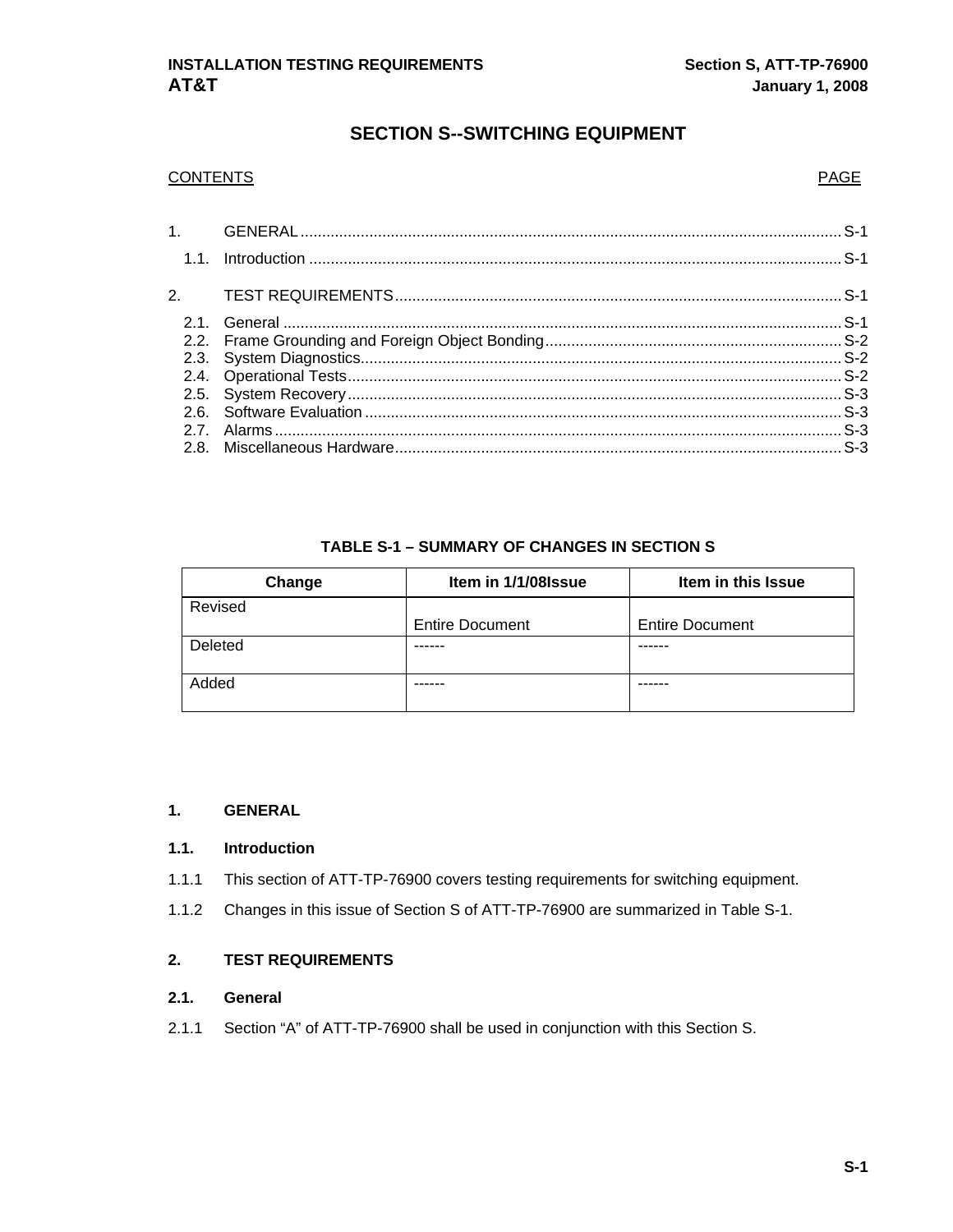#### <span id="page-30-0"></span>**2.2. Frame Grounding and Foreign Object Bonding**

- 2.2.1 Frame grounding and foreign object bonding shall be tested to ensure compliance with ATT-TP-76300, section "H".
- 2.2.2 Before making any wiring connections the Installation Supplier shall perform tests to ensure that the isolated bonding network is not violated.
- 2.2.3 Before making any wiring connections, the installation supplier shall measure each switch frame being added with a dual-voltage isolation test set. The high voltage selection shall produce a voltage of 500 volts. The tests shall be performed between frames and between any frame and common equipment:
	- a) On the low voltage selection, the impedance measured between the switch frame and the central office ground shall exceed 100k ohms.
	- b) The high voltage selection test shall be performed only after the successful completion of the low voltage selection test. On the high voltage selection, the impedance measured between the switch frame and the central office ground shall exceed 100k ohms.

#### **2.3. System Diagnostics**

- 2.3.1 The installation supplier shall perform and record the results of all AT&T specified Switch System Diagnostic Tests to ensure that all systems and subsystems are ready for turnover. Systems and subsystems include but are not limited to:
	- a) Front end processing complex including memory storage devices and input/output devices
	- b) Duplex and non-duplex controllers used for call processing functions
	- c) Synchronization and clock devices
	- d) Signaling links and controllers
	- e) AMA processing units
	- f) Subscriber line and trunk units

#### **2.4. Operational Tests**

- 2.4.1 All operational tests shall be performed with the software that will be resident in the switch at turnover.
- 2.4.2 The installation supplier shall perform load tests under varied conditions, including but not limited to simplex operations tests and 24-hour call processing tests, as specified by the AT&T Representative. Call test results shall not exceed:
	- a) One cutoff/10K calls
	- b) Three ineffective attempts/10k calls

The system shall not experience any equipment out of service, abnormal alarms, or system anomalies for the duration of the test.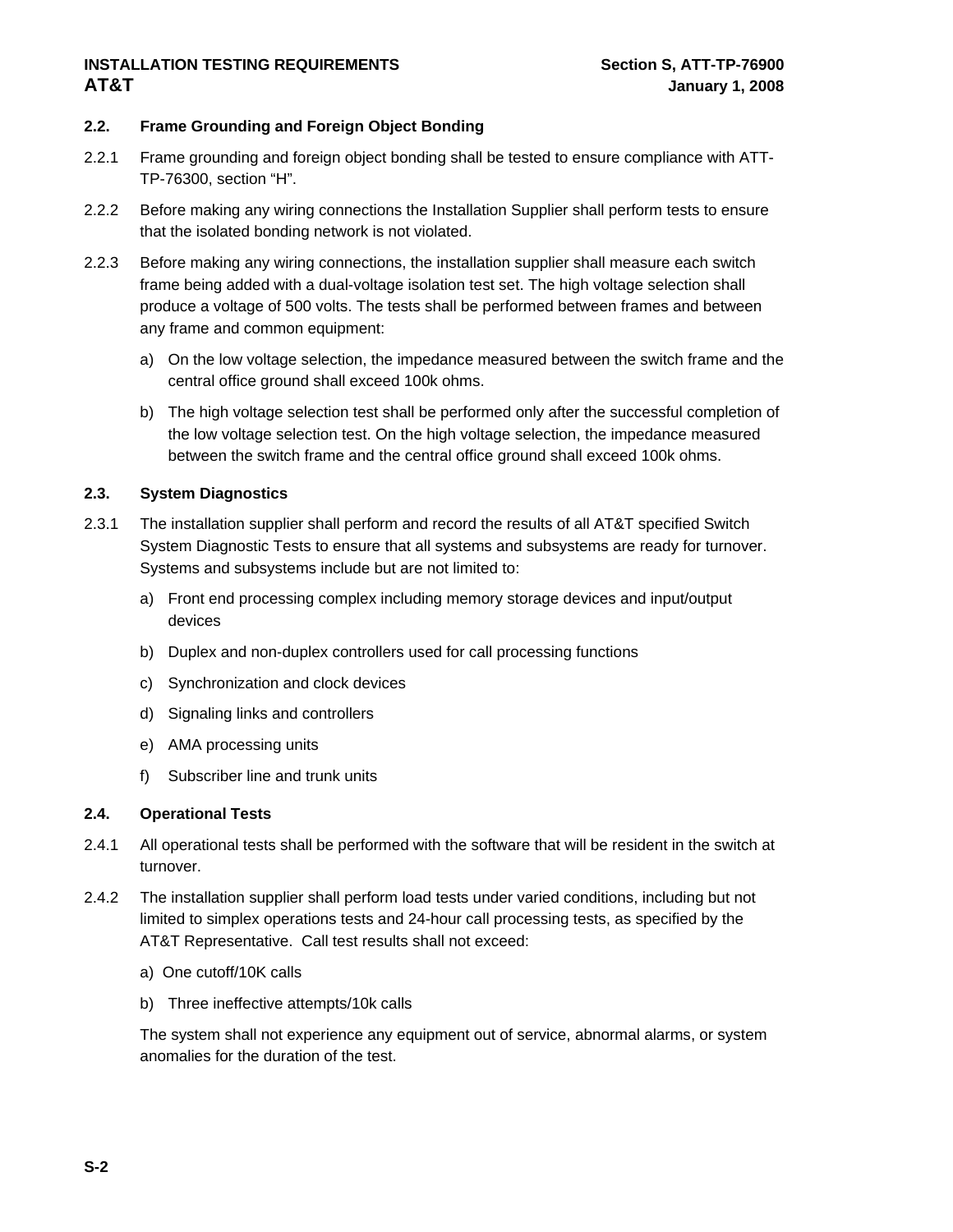#### <span id="page-31-0"></span>**2.5. System Recovery**

- 2.5.1 The installation supplier shall test system recovery capabilities from all possible configurations.
- 2.5.2 The installation supplier shall test backup capabilities from all possible configurations.

#### **2.6. Software Evaluation**

- 2.6.1 The installation supplier shall verify that all specified software, both system and feature, has been delivered and activated per the Network Design Order.
- 2.6.2 At turnover, the installation supplier shall install all Generally Available (GA) software corrections or patches for the version of software release.
- 2.6.3 Tests shall be performed to validate that all specified features are functioning.

#### **2.7. Alarms**

- 2.7.1 All alarms internal to the switch and external scan points shall be tested in accordance with manufacturer's specifications.
- 2.7.2 All alarms shall bring in the associated audible and visual indicators at the local alarm reporting station.
- 2.7.3 All alarms associated with a remote switch module shall bring in the associated alarm indicators at the host switch.

#### **2.8. Miscellaneous Hardware**

2.8.1 Miscellaneous hardware ordered for full office functionality shall be tested according to the manufacturer's specifications. Equipment in this category includes but is not limited to recorded announcement devices, local test facility, simplified message desk interface, etc.

#### **[END OF SECTION]**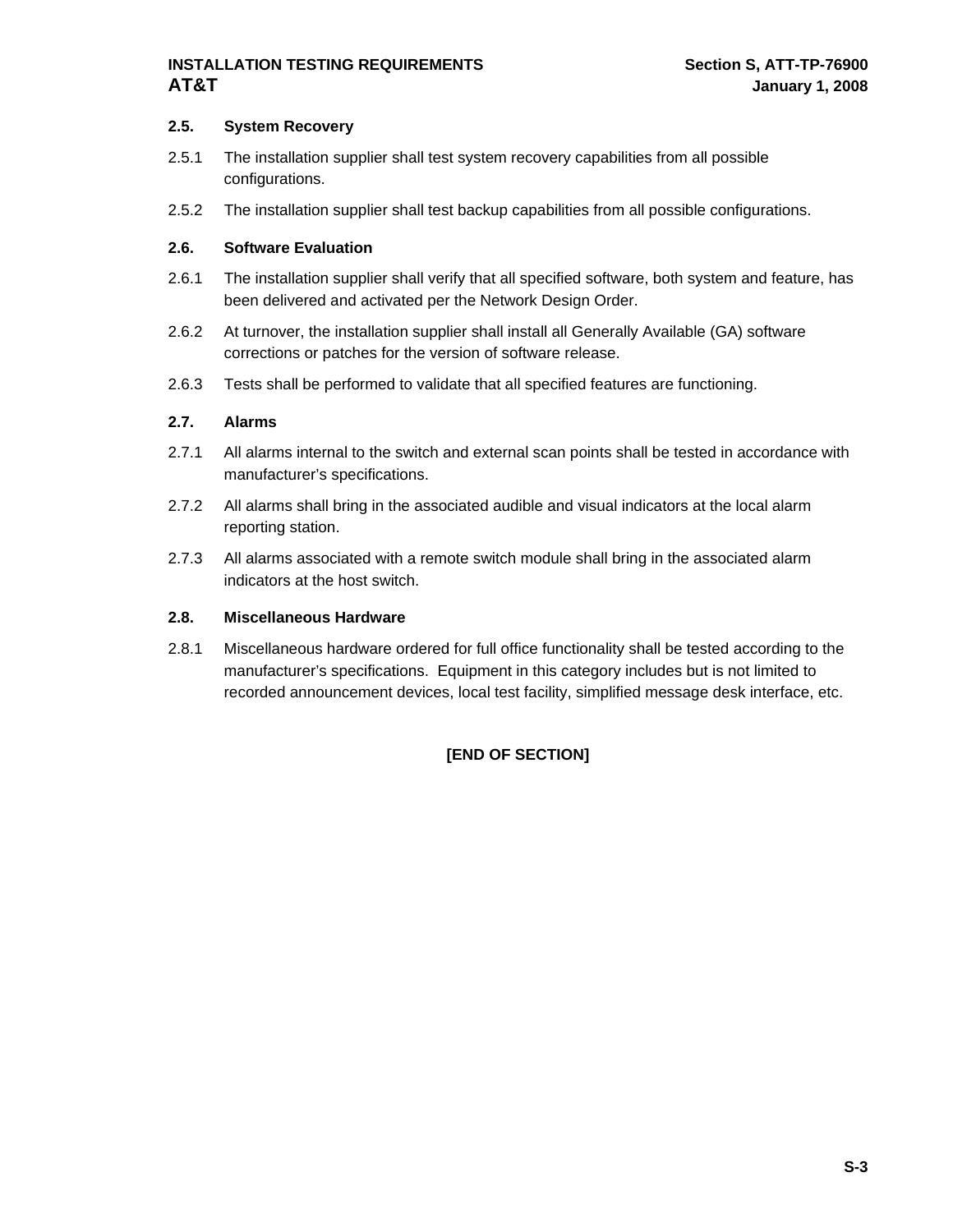#### **SECTION T--TRANSMISSION EQUIPMENT**

<span id="page-32-0"></span>

| <b>CONTENTS</b> | <b>PAGE</b> |
|-----------------|-------------|
| 1.77            |             |
| 1.1.            |             |
| 2.              |             |
| 21              |             |
| 22              |             |
| 2.3.            |             |
|                 |             |
|                 |             |
|                 |             |
|                 |             |
| 2.8.            |             |
|                 |             |
|                 |             |
|                 |             |

#### **TABLE T-1 – SUMMARY OF CHANGES IN SECTION T**

| Change  | Item in 1/1/08 Issue   | Item in this Issue     |  |  |
|---------|------------------------|------------------------|--|--|
| Revised |                        |                        |  |  |
|         | <b>Entire Document</b> | <b>Entire Document</b> |  |  |
| Deleted |                        |                        |  |  |
|         |                        |                        |  |  |
| Added   |                        |                        |  |  |
|         |                        |                        |  |  |

#### **1. GENERAL**

#### **1.1. Introduction**

- 1.1.1 This section of ATT-TP-76900 covers installation testing requirements for transmission equipment.
- 1.1.2 Changes in this issue of Section "A" of ATT-TP-76900 are summarized in Table T-1.

#### **2. TEST REQUIREMENTS**

#### **2.1. General**

2.1.1 Section "A" of ATT-TP-76900 shall be used in conjunction with this Section T.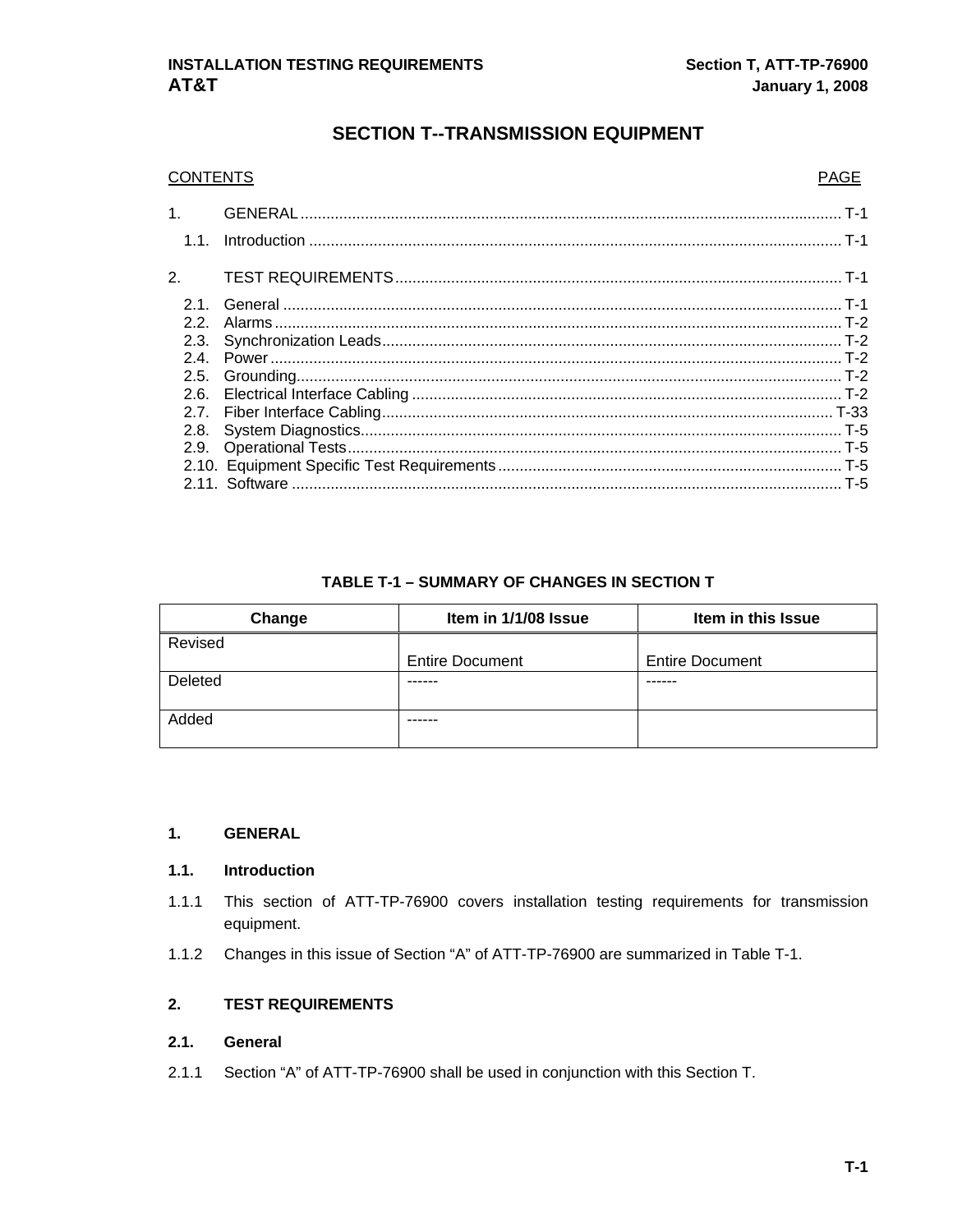#### <span id="page-33-0"></span>**INSTALLATION TESTING REQUIREMENTS FOR SECTION T, ATT-TP-76900 AT&T** January 1, 2008

#### **2.2. Alarms**

- 2.2.1 All alarms shall be tested to ensure proper operation as designed.
- 2.2.2 All alarms shall bring in the proper alarm indications at the local and remote alarm monitoring and surveillance center as specified in ATT 801-601-900.

#### **2.3. Synchronization Leads**

- 2.3.1 Continuity tests of all synchronization leads shall be performed between the appropriate timing output of the Building Integrated Timing Supply (BITS) clock to the input timing connection on the equipment backplane.
- 2.3.2 Continuity tests of all timing source inputs to a BITS shelf shall be performed:
	- a) To the BITS shelf backplane for a Master Shelf (including the synchronization DSX-1 jacks when provided), or
	- b) Between the BITS Master Shelf timing outputs and the BITS shelf backplane for a Remote Master Shelf.
- 2.3.3 Continuity tests of all synchronization leads shall be performed from the appropriate timing output of the next generation BITS clock (example: TimeHub 5500 (TH5500)), through its backplane to the end of the associated cabling or termination on a clock wire wrap panel. This can be accomplished using a test (streaker) card. Reference ATT-TP76450 Section 8.3.
- 2.3.4 Results shall be documented on the Test Record per ATT-TP-76300, Section "E", and accepted by the AT&T Representative.

#### **2.4. Power**

- 2.4.1 The installation supplier shall verify at the equipment backplane that the voltage for all feeds is within manufacturer's specifications for the equipment being installed.
- 2.4.2 A and B battery outputs of the fuse panel or BDFB must correspond to the A and B battery input of the network element.

#### **2.5. Grounding**

2.5.1 The Installation Supplier shall verify that all network elements are grounded in accordance with requirements as defined in ATT-TP-76300, Section "H".

#### **2.6. Electrical Interface Cabling**

- 2.6.1 The Installation supplier shall verify continuity on each cable that is terminated at the MDF using a multimeter, tone generator or approved test equipment before turning the cable over for far end termination.
- 2.6.2 The Installation supplier shall test for IN-OUT reversals on each cable that is terminated at the MDF through the equipment backplane to the point of termination using approved test equipment before turning the cable over for far end termination.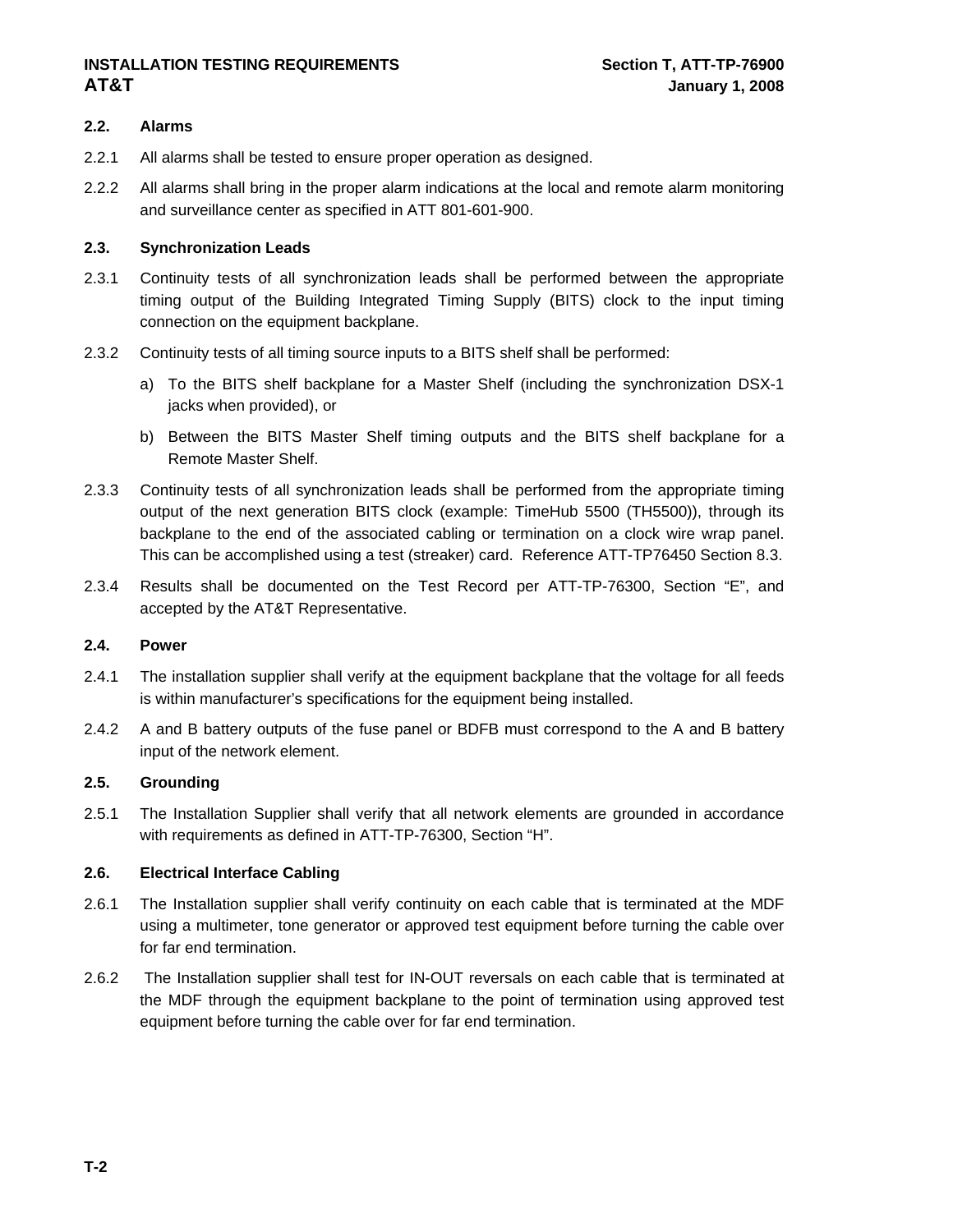- <span id="page-34-0"></span>2.6.3 The Installation Supplier shall verify the integrity of interface cabling using a multimeter, tone generator or approved test equipment on cable that is not terminated at the MDF. A minimum of one cable from each bundle shall be verified.
- 2.6.4 The Installation Supplier shall individually verify the integrity of each coaxial cable back to its termination point i.e. (DSX) panel using approved test equipment.
- 2.6.5 All interface cabling shall be verified for integrity through the equipment backplane through the point of termination by using the appropriate test signal and observing error free performance.
- 2.6.6 Results shall be documented on the Test Record per ATT-TP-76300, Section "E", and accepted by the AT&T Representative.

#### **2.7. Fiber Interface Cabling**

- 2.7.1 All fiber interface cabling shall be verified for IN-OUT reversals from the equipment to the fiber distributing frame.
- 2.7.2 The following procedures shall be used to test, measure and record loss on newly installed cables, jumpers and patch cords. This shall apply to factory formed as well as field formed connectorized cables, jumpers and patch cords. The light source for this testing shall be 1550nm source. A light source of any other frequency will result in inaccurate readings. If the application for the tested cable, jumper or patch cord is either 1310nm or 1550nm, the 1550 source shall be used. The power meter shall be set at 1550nm.

#### **Procedure A) This procedure shall be used when:**

**The connector on the light source is any type and one end of the test cable, jumper or patch cord has the same connector.** 

**The connector on the power meter is an SC connector**.

#### **Note: Refer to Sketch – 1 and Sketch – 2 in Figure T-2**.

- 1. Connect the Test Jumper between the light source and optical power meter.
- 2. Record the optical power (P1) on the Optical Data Sheet.

3. Disconnect the Test Jumper from the optical power meter.

4. Connect one end of the newly constructed jumper to the end of the Test Jumper using an adapter.

5. Connect the other end of the newly constructed jumper to the optical power meter.

6. Record the optical power (P2) on the Optical Data Sheet.

7. Subtract P1 from P2 and record the result (loss) on the Optical Data Sheet.

8. If jumper loss reading is greater than 0.80dB, the installation supplier shall follow cleaning procedures in ATT-TP-76461 and retest.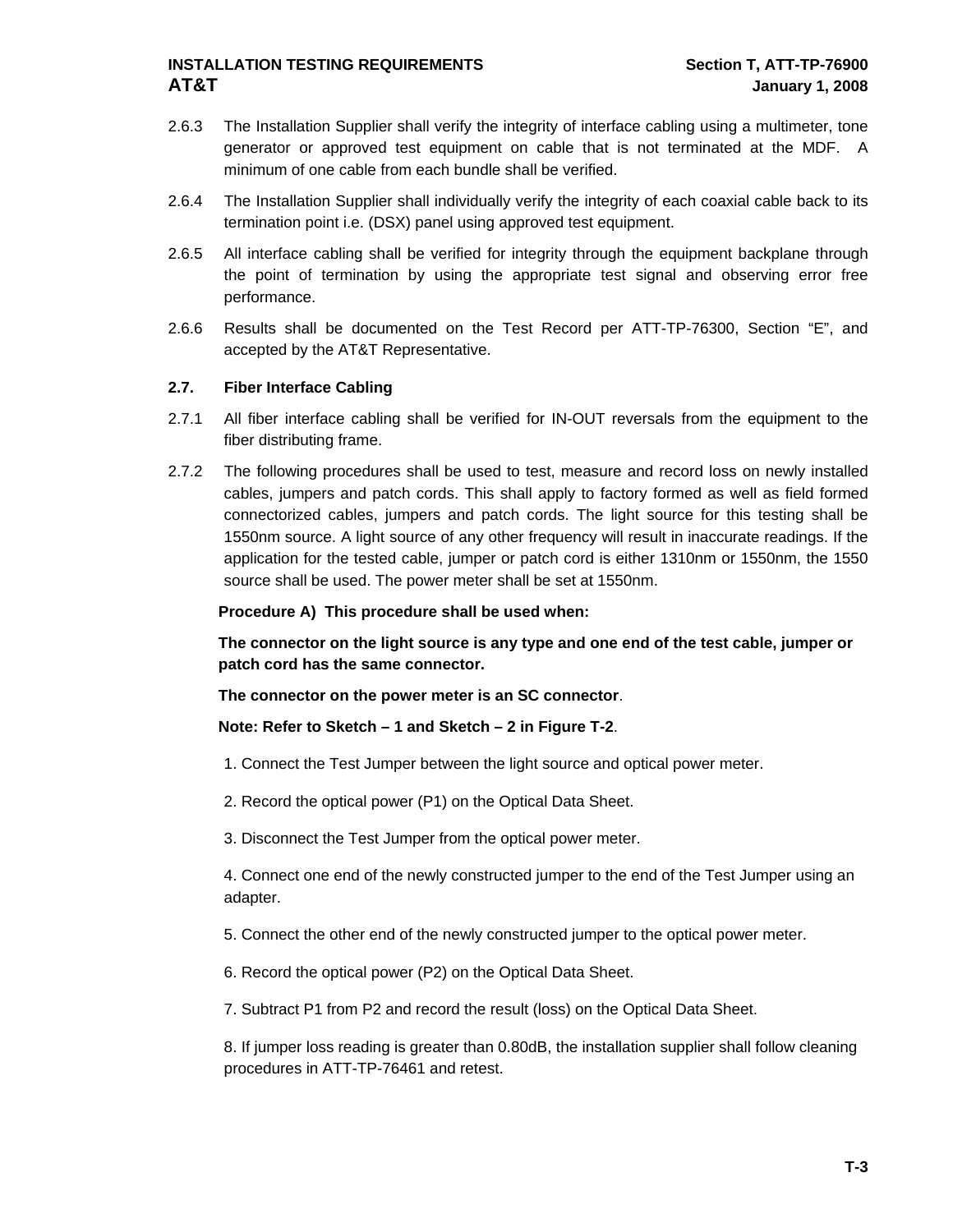a. If the loss is greater than 0.80dB, the jumper is not acceptable and shall be replaced.

b. If testing is done between two FOT panels, 0.75 dB is added to the maximum allowable loss the 0.75dB takes into account the loss in the (2) bulk head connectors. In this case the loss should be less than 1.55 dB.

Reference ANSI/TIA/EIA 568-B.3 -Optical Fiber Cabling Components Standards

The maximum loss allowed on a fiber cable (inside only) is calculated as follows:

0.75 dB (2) Connectors (Mated Pair) + 1.0 dB/Km of fiber cable + 0.3 dB per fusion or mechanical splice

9. A copy of the Optical Data Sheet shall be placed in the yellow wallet.

**Procedure B) This procedure shall be used when:** 

**The connector on the light source is not an SC connector.** 

**The connector on the power meter is not an SC connector.** 

#### **Note: Refer to Sketch – 3 and Sketch – 4 in Figure T-3**.

1. Connect one Test Jumper to the light source.

2. Connect one Test Jumper to the optical power meter.

3. Connect two Test Jumpers together with an adapter.

4. Record the optical power (P1) on the Optical Data Sheet.

5. Connect one end of the newly constructed jumper between the two test jumpers with adapters.

6. Record the optical power (P2) on the Optical Data Sheet.

7. Subtract P1 from P2 and record the result (loss) on the Optical Data Sheet.

8. If jumper loss reading is greater than 0.80dB, the installation supplier shall follow cleaning procedures in ATT-TP76461 and retest.

a. If the loss is greater than 0.80dB, the jumper is not acceptable and shall be replaced.

b. If testing is done between two FOT panels, 0.75 dB is added to the maximum allowable loss the 0.75dB takes into account the loss in the (2) bulk head connectors. In this case the loss should be less than 1.55 dB.

Reference ANSI/TIA/EIA 568-B.3 -Optical Fiber Cabling Components Standards

The maximum loss allowed on a fiber cable (inside only) is calculated as follows :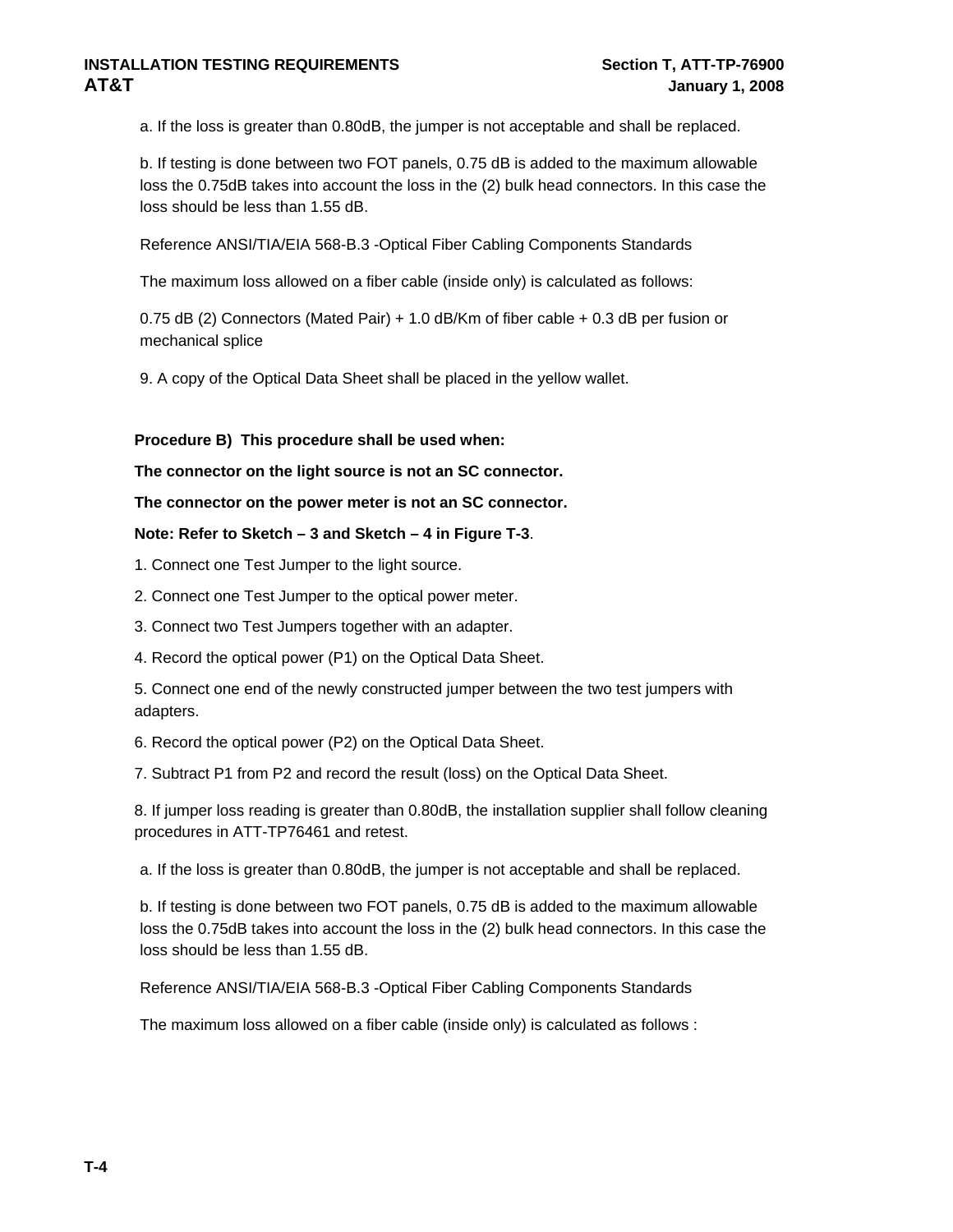<span id="page-36-0"></span>0.75 dB (2) Connectors (Mated Pair) + 1.0 dB/Km of fiber cable + 0.3 dB per fusion or mechanical splice

9. A copy of the Optical Data Sheet shall be placed in the yellow wallet.

2.7.3 Fiber loss readings shall be made on all fiber cabling between the equipment and fiber distributing frame with the results documented on the Test Record per ATT-TP-76300, Section "E", and accepted by the AT&T Representative.

#### **2.8. System Diagnostics**

2.8.1 Unless the equipment order provides only for installation of unequipped shelves, the installation supplier shall perform and record the result of all AT&T's specified System Diagnostic Tests to ensure that all systems and subsystems are ready for turnover.

#### **2.9. Operational Tests**

- 2.9.1 Unless the equipment order provides only for installation of unequipped shelves, the installation supplier shall conduct AT&T's defined operational tests. These tests shall be performed with the software release that will be resident in the equipment at turnover.
- 2.9.2 The system shall not experience any equipment out-of-service, abnormal alarms, or system anomalies for the duration of the test.
- 2.9.3 All redundant systems and sub-systems shall be tested for proper operation when switching between redundant processors.

#### **2.10. Equipment Specific Test Requirements**

2.10.1 The installation supplier shall test each channel slot (with the appropriate test card) of multiplexing/de-multiplexing equipment to ensure proper signaling and continuity of the transmission leads.

#### **2.11. Software**

- 2.11.1 The installation supplier shall verify that the most current approved software release has been delivered and installed per the AT&T equipment order.
- 2.11.2 The installation supplier shall verify that a copy of the most current approved software release has been delivered to the AT&T Representative.
- 2.11.3 The installation supplier shall verify that all documentation specified in the AT&T equipment order relating to the most current approved software release has been delivered to the AT&T Representative.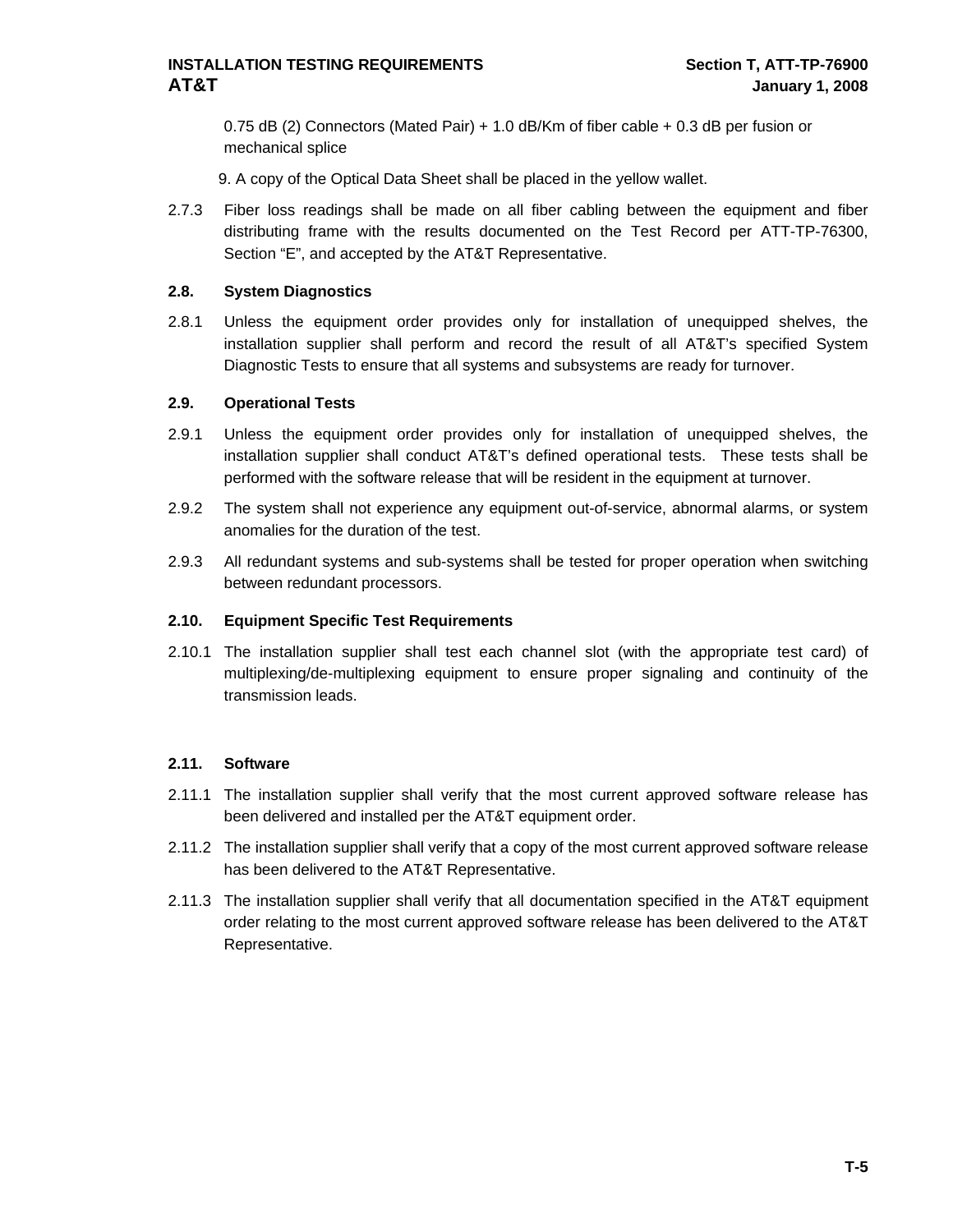# **OPTICAL DATA SHEET**

# **Cable Identification Power Level**

| FromR.R. / Panel / Jack | To R.R. / Panel / Jack | (dB)<br>P1 | (dB)<br>$\mathbf{P}2$ | $(dB) Loss = P2-P1$ |
|-------------------------|------------------------|------------|-----------------------|---------------------|
|                         |                        |            |                       |                     |
|                         |                        |            |                       |                     |
|                         |                        |            |                       |                     |
|                         |                        |            |                       |                     |
|                         |                        |            |                       |                     |
|                         |                        |            |                       |                     |
|                         |                        |            |                       |                     |
|                         |                        |            |                       |                     |
|                         |                        |            |                       |                     |
|                         |                        |            |                       |                     |
|                         |                        |            |                       |                     |
|                         |                        |            |                       |                     |
|                         |                        |            |                       |                     |
|                         |                        |            |                       |                     |
|                         |                        |            |                       |                     |
|                         |                        |            |                       |                     |
|                         |                        |            |                       |                     |
|                         |                        |            |                       |                     |
|                         |                        |            |                       |                     |
|                         |                        |            |                       |                     |
|                         |                        |            |                       |                     |
|                         |                        |            |                       |                     |
|                         |                        |            |                       |                     |
|                         |                        |            |                       |                     |
|                         |                        |            |                       |                     |
|                         |                        |            |                       |                     |
|                         |                        |            |                       |                     |
|                         |                        |            |                       |                     |
|                         |                        |            |                       |                     |
|                         |                        |            |                       |                     |
|                         |                        |            |                       |                     |
|                         |                        |            |                       |                     |
|                         |                        |            |                       |                     |
|                         |                        |            |                       |                     |
|                         |                        |            |                       |                     |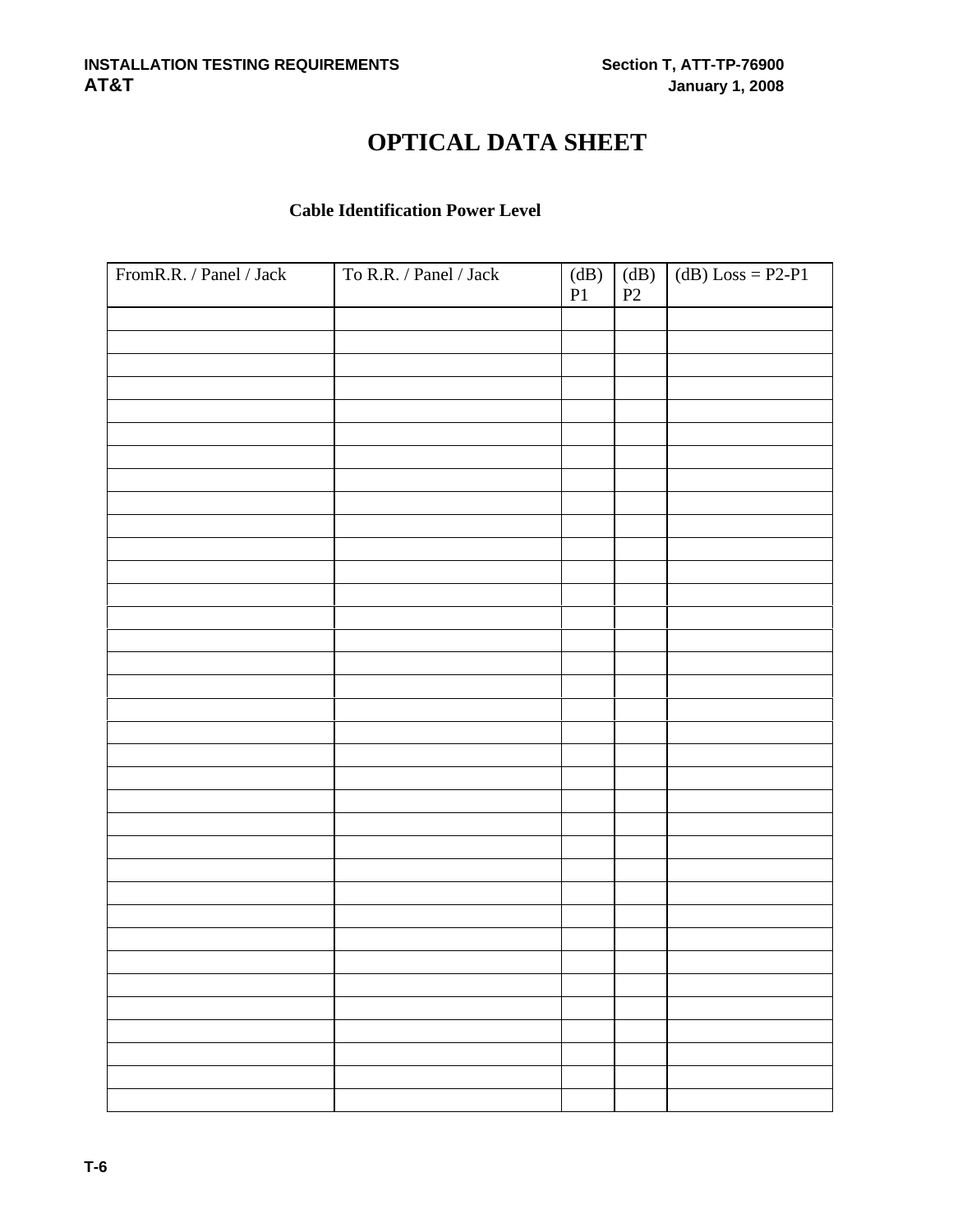#### **FIGURE T-2 (new drawings for Procedure A)**



 $P1 = Power Measurement of the Test Jumper(s).$ 



P2 = Power Measurement of the Test Jumper(s) and the Newly constructed Fiber Jumper. Loss P2 Less P1 - Losses Greater Than 0.80dB are not Acceptable (Assumes a 50m Cable).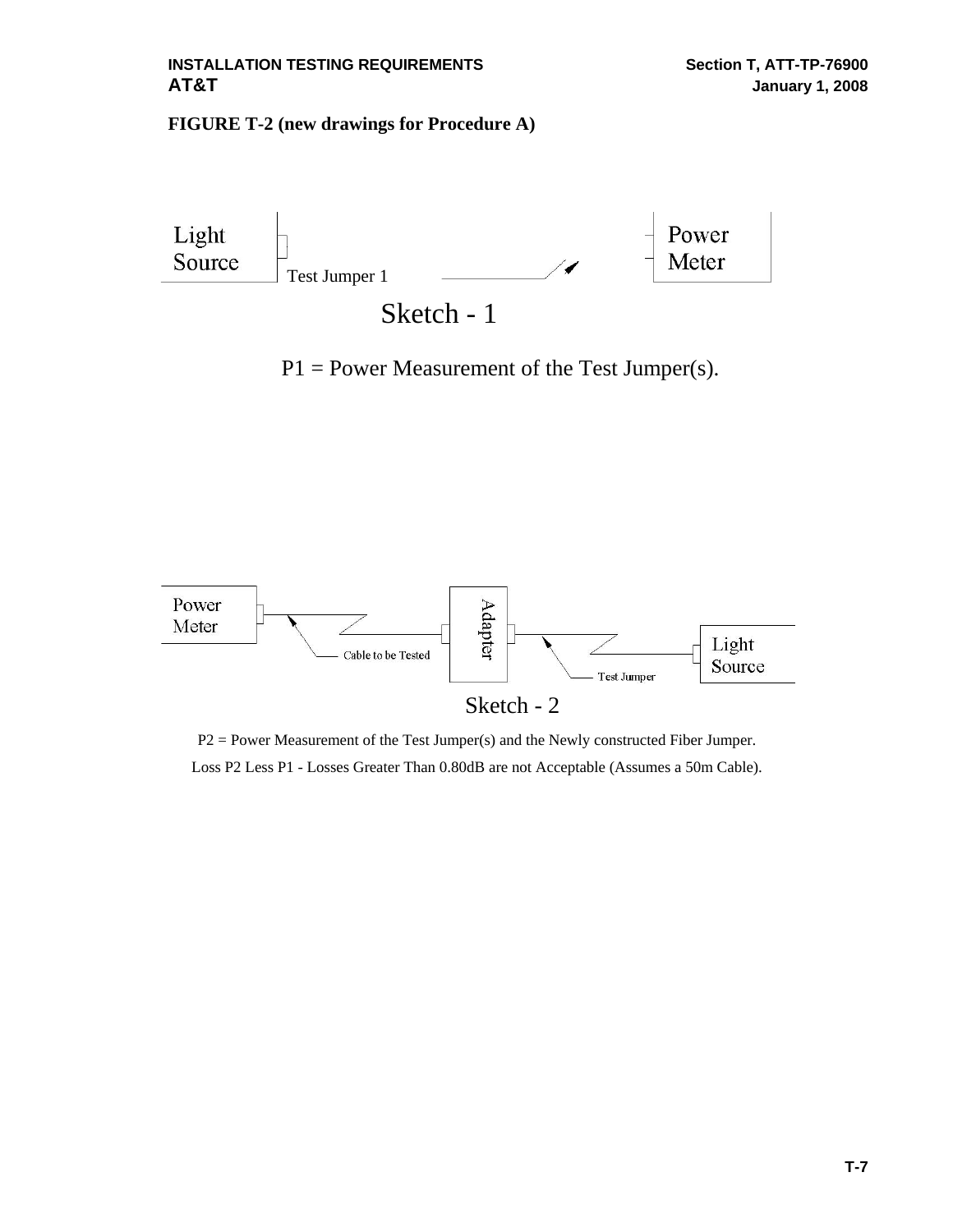### **FIGURE T-3 (new drawings for Procedure B)**



| Sketch |  |
|--------|--|
|--------|--|

P1 = Power Measurement of the Test Jumper(s).



Sketch -  $4 P2 = Power Measurement of the Test Jump of the Newly constructed Fiber$ Jumper. Loss P2 Less P1 - Losses Greater Than 0.80dB are not Acceptable (Assumes a 50m Cable).